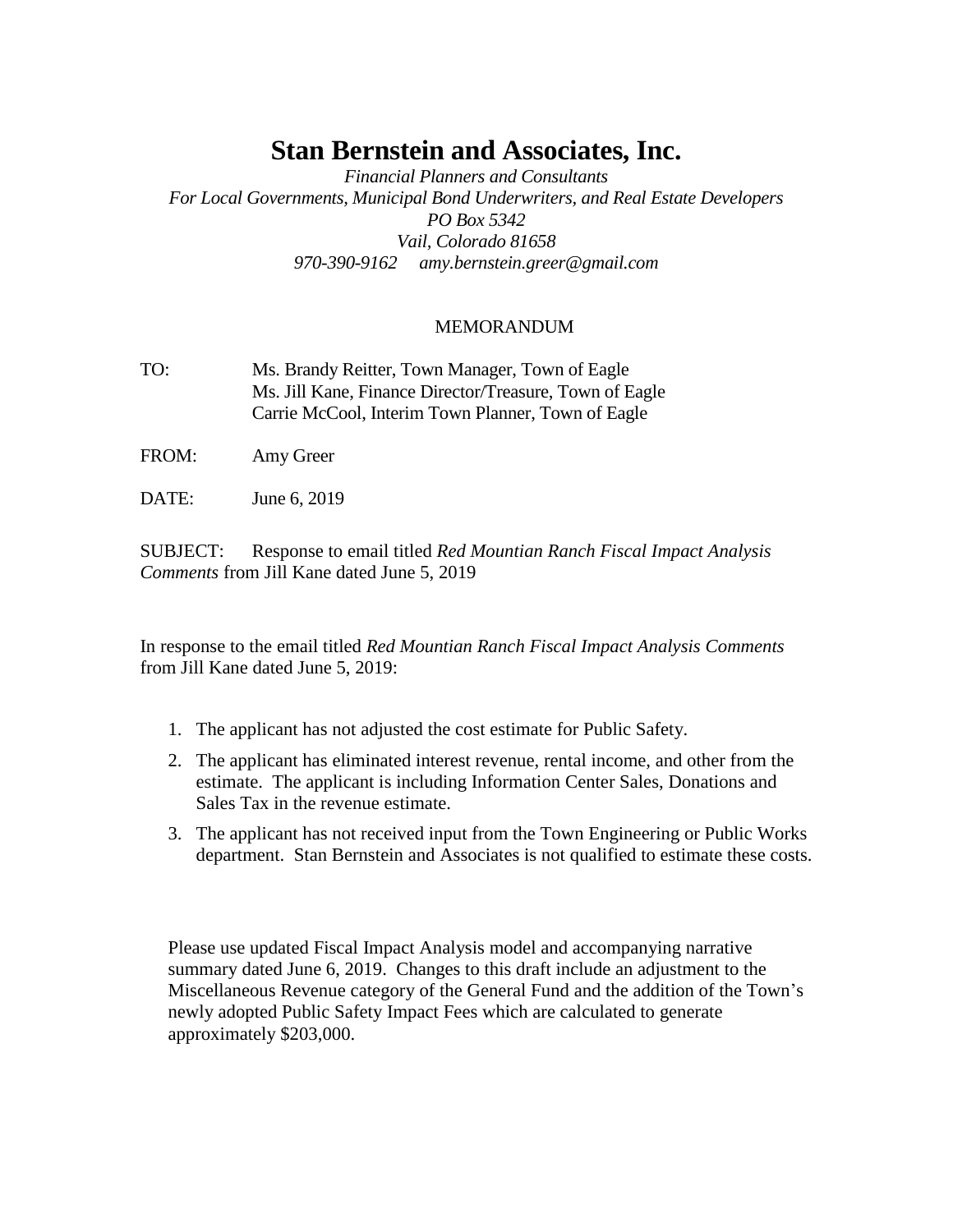# **Stan Bernstein and Associates, Inc.**

*Financial Planners and Consultants For Local Governments, Municipal Bond Underwriters, and Real Estate Developers PO Box 5342 Vail, Colorado 81658 970-390-9162 amy.bernstein.greer@gmail.com*

### MEMORANDUM

- TO: Ms. Brandy Reitter, Town Manager, Town of Eagle Ms. Jill Kane, Finance Director/Treasure, Town of Eagle Carrie McCool, Interim Town Planner, Town of Eagle
- FROM: Amy Greer
- DATE: June 6, 2019

SUBJECT: Analysis of Potential Incremental Town of Eagle Revenues Generated, and General Fund Expenditures Incurred as a result of the annexation and development of Red Mountain Ranch - Draft #12

In accordance with your request Stan Bernstein and Associates, Inc. has developed this **ANALYSIS OF POTENTIAL INCREMENTAL TOWN OF EAGLE REVENUES GENERATED, AND GENERAL FUND EXPENDITURES INCURRED, AS A RESULT OF THE ANNEXATION AND DEVELOPMENT OF RED MOUNTAIN RANCH** (the "Fiscal Impact Analysis").

### **THE RED MOUNTAIN RANCH REAL ESTATE DEVELOPMENT PROJECT**

The Fiscal Impact Analysis is based upon the construction of a total of 153 residential units and 15,000 square feet of commercial space. It is expected that buildout will be complete by the end of 2029 with an aggregate non-inflated value of approximately \$112.225 million as set forth on Schedule 1. Based upon an average occupancy of 2.81 persons per home it is projected that Red Mountain Ranch will generate approximately 430 full-time equivalent incremental residents at full-buildout.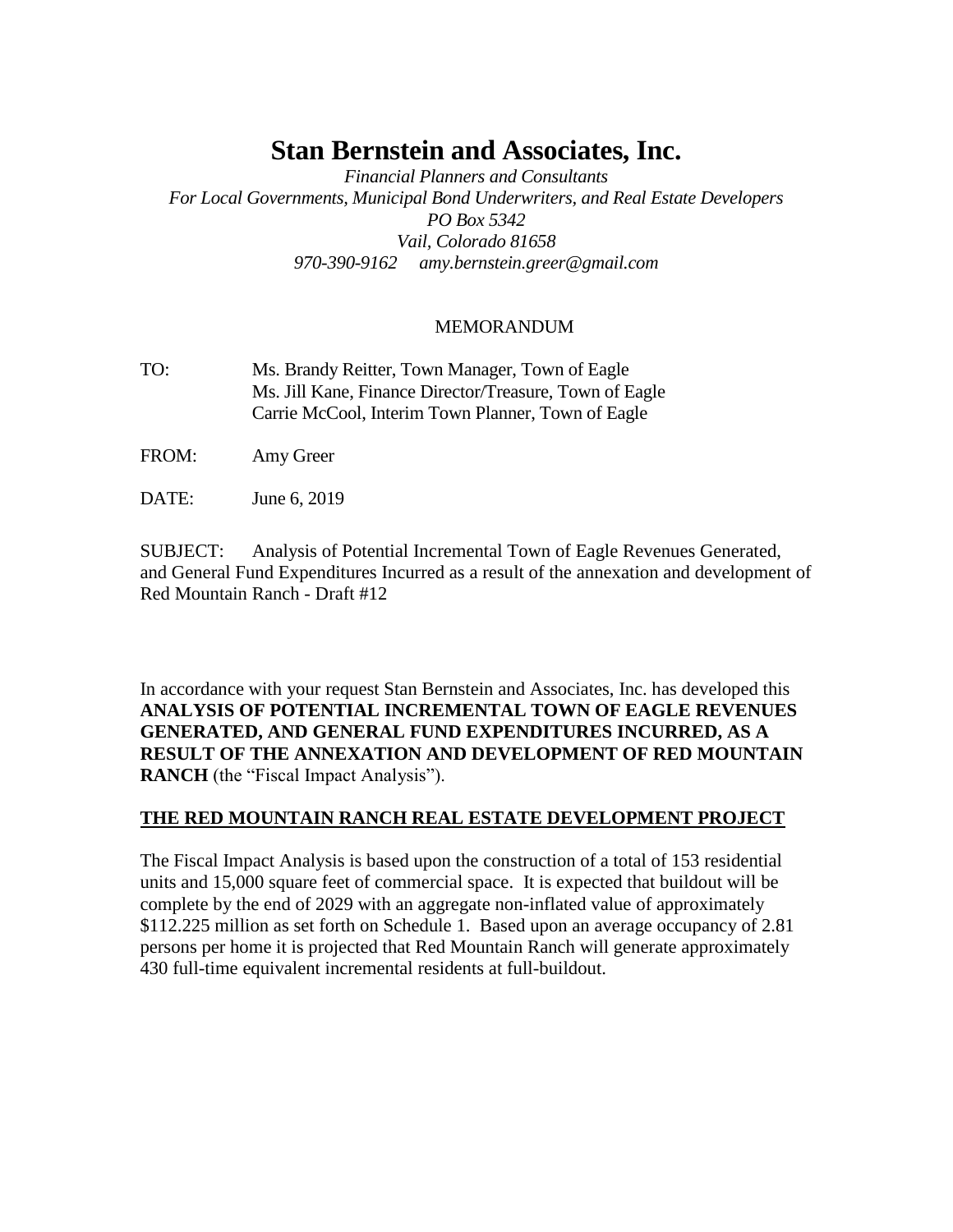Memorandum June 6, 2019 Page 2 of 6

### **INCREMENTAL TOWN OF EAGLE REVENUES, AND GENERAL FUND EXPENDITURES, BY INDIVIDUAL ACCOUNTING FUNDS**

The following paragraphs summarize the forecast non-inflated incremental Town of Eagle revenues, and incremental general fund expenditures, by individual accounting funds.

- **General Fund (Exhibit I, page 1)** General Fund revenues are expected to exceed expenditures by \$634,015 during years 2019 – 2031. Incremental General Fund revenues are forecast to exceed incremental expenditures by approximately \$32,596 annually at stabilization (year 2031). This is based on marginal cost estimates for each governmental fund. While we believe these marginal cost estimates to be reasonable to use for financial modeling purposes, no attempt has been made to do a detailed analysis of every Town of Eagle service department for the purpose of precisely determining what percentage of costs are fixed and what percentage of costs are variable. Incremental General Fund revenues over expenditures will vary and could increase or decrease depending on the actual impact of these additional 154 homes. It should be understood that Exhibit I assumes that only 3% of the incremental Town of Eagle's 4% sales tax revenues will be used to fund incremental General Fund expenditures (i.e., the remaining 1% incremental sales tax revenues will go to the Town of Eagle's Capital Improvements Fund).
- **Capital Improvements Fund (Exhibit II, page 2)** Incremental Capital Improvements Fund revenues, which include street impact fees, public safety impact fees, 4% construction use tax revenues, and 1% of the incremental sales tax revenues, are forecast to generate approximately \$2.9 million on a non-inflated basis during the analysis period. This does not include any refunds the Town may issue. These revenues will be available to fund incremental capital expenditures necessitated by the Town of Eagle.
- **Sales Tax Capital Improvements Fund (Exhibit III, page 3)** Incremental Sales Tax Capital Improvements Fund revenues, 0.5% sales tax revenues, are forecast to generate approximately \$135,000 on a non-inflated basis during the analysis period. These revenues will be available to fund incremental capital expenditures necessitated by the Town of Eagle.
- **Water Fund (Exhibit IV, page 4)** Incremental Water Fund user fee revenues are forecast to generate approximately \$1.11 million during the analysis period. These revenues will be available to defray water utility operating costs and for transfer to the General Fund. Incremental Water Fund plant investment fee revenues are forecast to be approximately \$2.02 million during the analysis period assuming a tap fee rate of \$9,258 per EQR in 2019 with 13% annual increases in 2020 - 2022 and 3% annual increases thereafter. It is assumed that these revenues will be used to pay water utility related capital and/or debt service costs.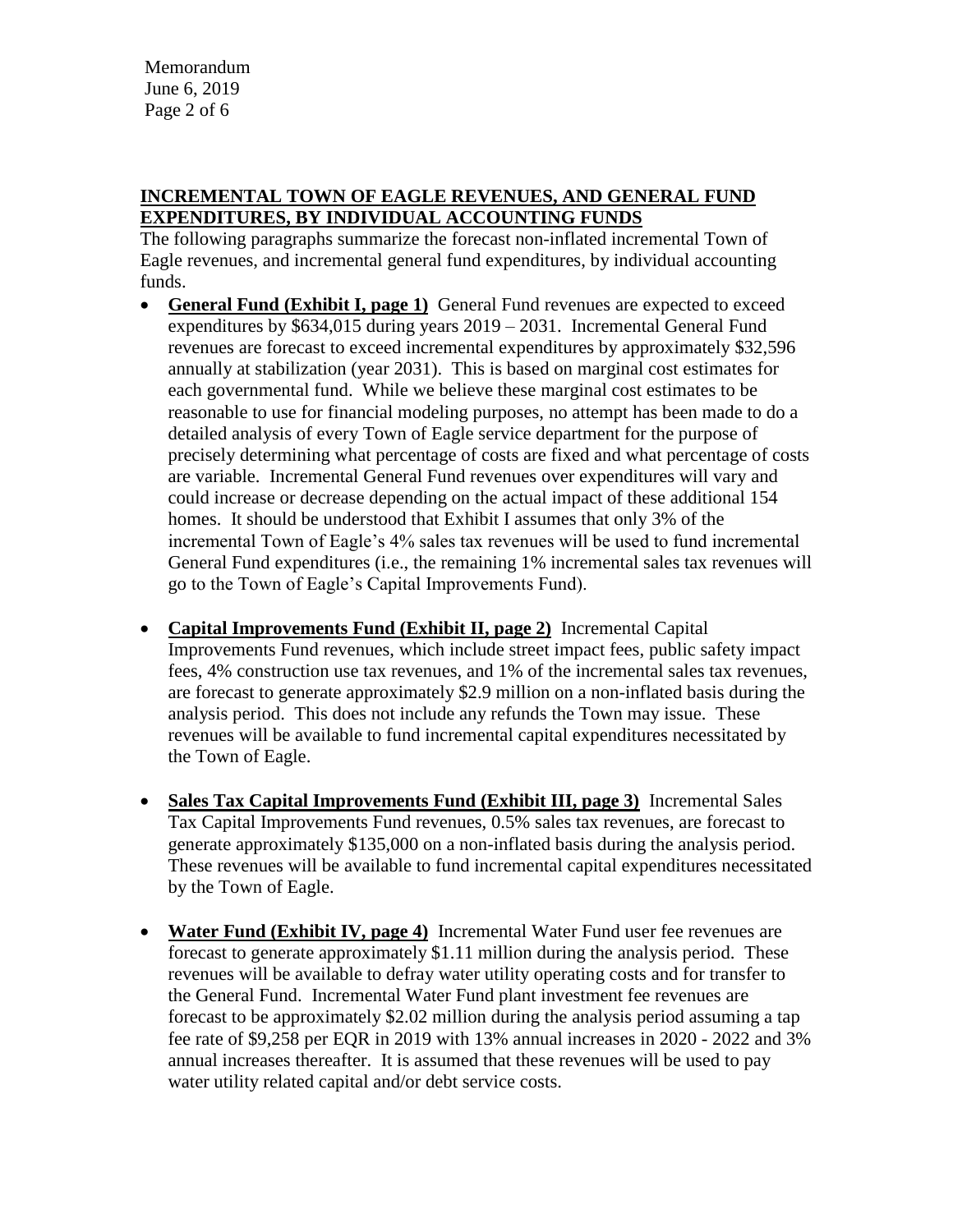Memorandum June 6, 2019 Page 3 of 6

- **Wastewater Fund (Exhibit IV, page 4)** Incremental Wastewater Fund user fee revenues are forecast to generate approximately \$1.57 million on a non-inflated basis during the analysis period. These revenues will be available to defray wastewater utility operating costs and for transfer to the General Fund. Incremental sewer plant investment fee revenues are forecast to be \$1.555 million during the analysis period assuming an average rate of \$10,000 in 2018 per EQR and 0% annual increases to the Town's plant investment fee. It is assumed that these revenues will be used to pay wastewater utility related capital and/or debt service costs.
- **Conservation Trust Fund (Exhibit V, page 5)** Incremental Conservation Trust Fund revenues are forecast to generate \$17,768 during the analysis period. These revenues will be used to fund Town of Eagle capital expenditures.

## **APPROACH, METHODOLOGY AND UNDERLYING ASSUMPTIONS**

Stan Bernstein and Associates, Inc. believes that the most understandable way to assess Red Mountain Ranch revenue and expenditure impacts to the Town of Eagle is to identify (i) the incremental General Fund revenue and expenditure impacts, and (ii) the individual revenue impacts for the Town of Eagle's Capital Improvements Fund, Water Fund, Wastewater Fund, Refuse Fund, and Conservation Trust Fund. Although not a direct revenue impact to the Town of Eagle, the incremental Fire Impact Fee revenues have also been identified. The incremental revenue and expenditure impacts have been identified for the years ending December 31, 2018 through 2032.

**Incremental Town of Eagle Assessed Valuation.** Incremental assessed valuation expected to be generated as a result of Red Mountain Ranch is forecast to increase from approximately \$46,150 in 2018 to approximately \$8.3 million for tax collection year 2031 as set forth on Schedule 1, page 8. Assessed valuation is expected to increase as a result of the sale and platting of lots and from the completion of homes. Assessed valuation forecasts do not include the impacts of inflation and assume that vacant platted lots will be assessed at 29% of 75% of market value and completed living units will be assessed at 7.2% of market value.

**Incremental Town of Eagle Property Tax Revenues**. Incremental Town of Eagle property tax revenues expected to be generated from Red Mountain Ranch are forecast to increase from \$112 for tax collection year 2018 to \$20,115 by tax collection year 2031 as presented on Exhibit I, page 1. This assumes that the Town of Eagle General Fund mill levy remains 2.424.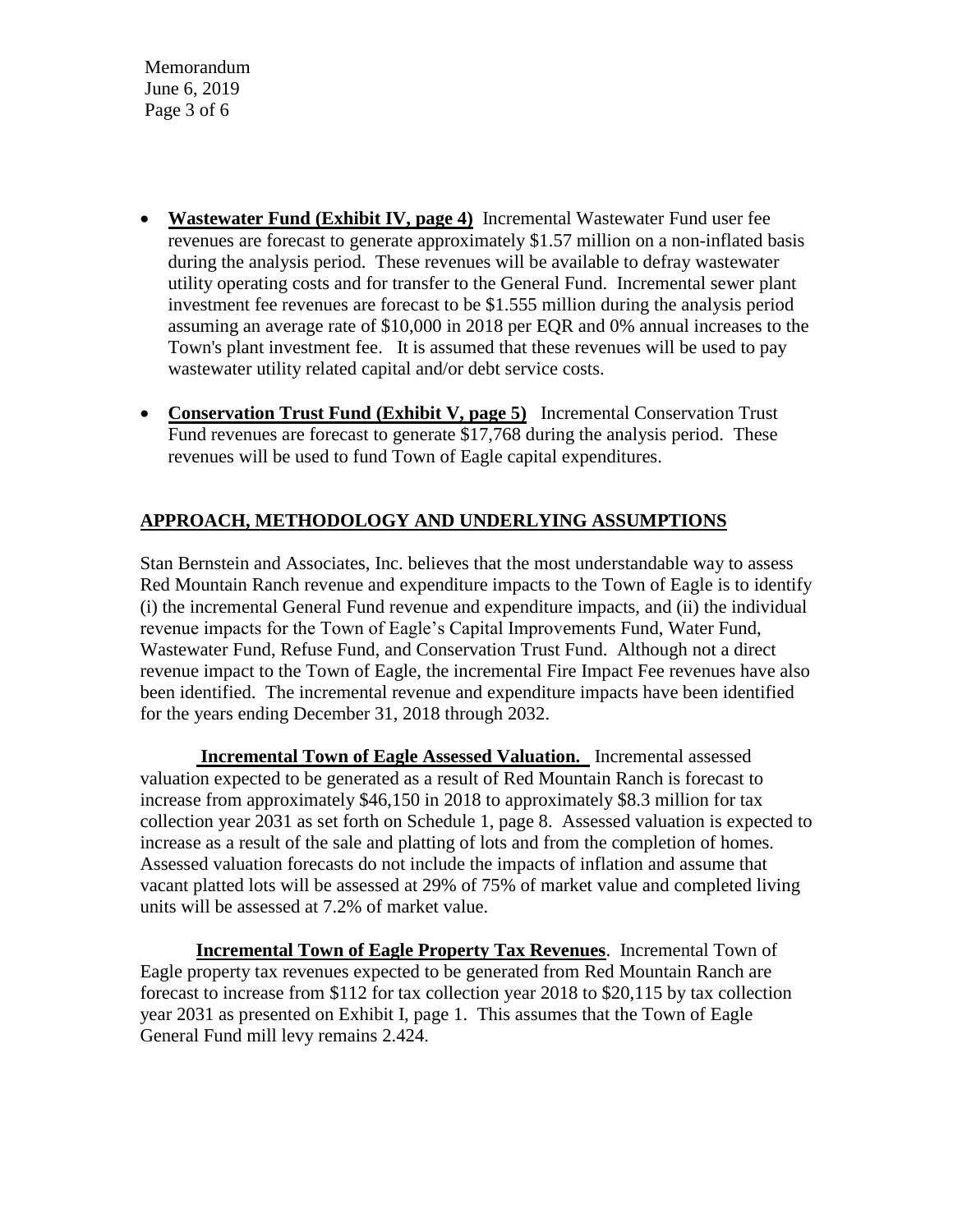Memorandum June 6, 2019 Page 4 of 6

**Incremental Town of Eagle Sales and Use Tax Revenues**. Non-inflated incremental Town of Eagle 4.5% sales tax revenues expected to be generated from Red Mountain Ranch are forecast to increase from \$25,437 for tax collection year 2021 to \$130,574 by tax collection year 2030 as presented on Schedule 2, page 9. Sales tax revenues have been forecast for the Town of Eagle's General Fund (3%) and Capital Improvements Fund (1%). The sales tax revenue forecasts assume that an average of 2.81 persons will occupy each completed living unit; it is assumed that 90% of residential living units will be occupied for a full-year, 7% of residential living units will be occupied for a half-year, and 3% will be occupied for an average of 30-days each year. It is assumed that each "full-year equivalent household" will generate incremental salestaxable expenditures averaging \$20,098 annually (this level of expenditure was calculated by dividing the year 2018 budgeted taxable sales (\$92.45 million) by the number of Town of Eagle households (2,300) which results in an average taxable expenditure per capita of \$40,197 which has been factored by 50% to compensate for expenditures incurred by non-Eagle related I-70 travelers).

Non-inflated 4% Town of Eagle construction materials use tax revenues expected to be generated from Red Mountain Ranch are forecast to generate approximately \$2.264 million during 2018 through 2031 and be used to fund capital improvements (i.e., these revenues are earmarked for the Town of Eagle's Capital Improvements Fund). This does not account for any use tax refunds that may be issued by the Town. The construction materials use tax revenue forecasts assume that the average non-inflated construction value of an average home is \$722,240 excluding land and builders' profit and that 50% of such costs will be for construction materials.

**Incremental Town of Eagle General Fund Other Revenues**. Non-inflated incremental Town of Eagle General Fund revenues (i.e., other than sales or property tax revenues) have been forecast for each General Fund revenue source based upon a "revenue generation per household" approach. This approach assumes that each incremental household Red Mountain Ranch will generate the same amount of incremental revenues to the Town of Eagle's General Fund that are currently being generated for each household within the boundaries of the Town of Eagle (for financial planning purposes it is assumed that there are approximately 2,300 households within the Town of Eagle. These incremental forecast General Fund revenues are presented on Exhibit I, page 1.

**Incremental Town of Eagle General Fund Expenditures.** Uninflated incremental Town of Eagle General Fund expenditures have been forecast by departments (i.e., General and Administration Department; Building, Zoning and Planning Department; Public Safety – Police Department; and Buildings and Grounds Department). Incremental Town of Eagle department costs are difficult to assess but have been forecast at a marginal per household allowance as follows: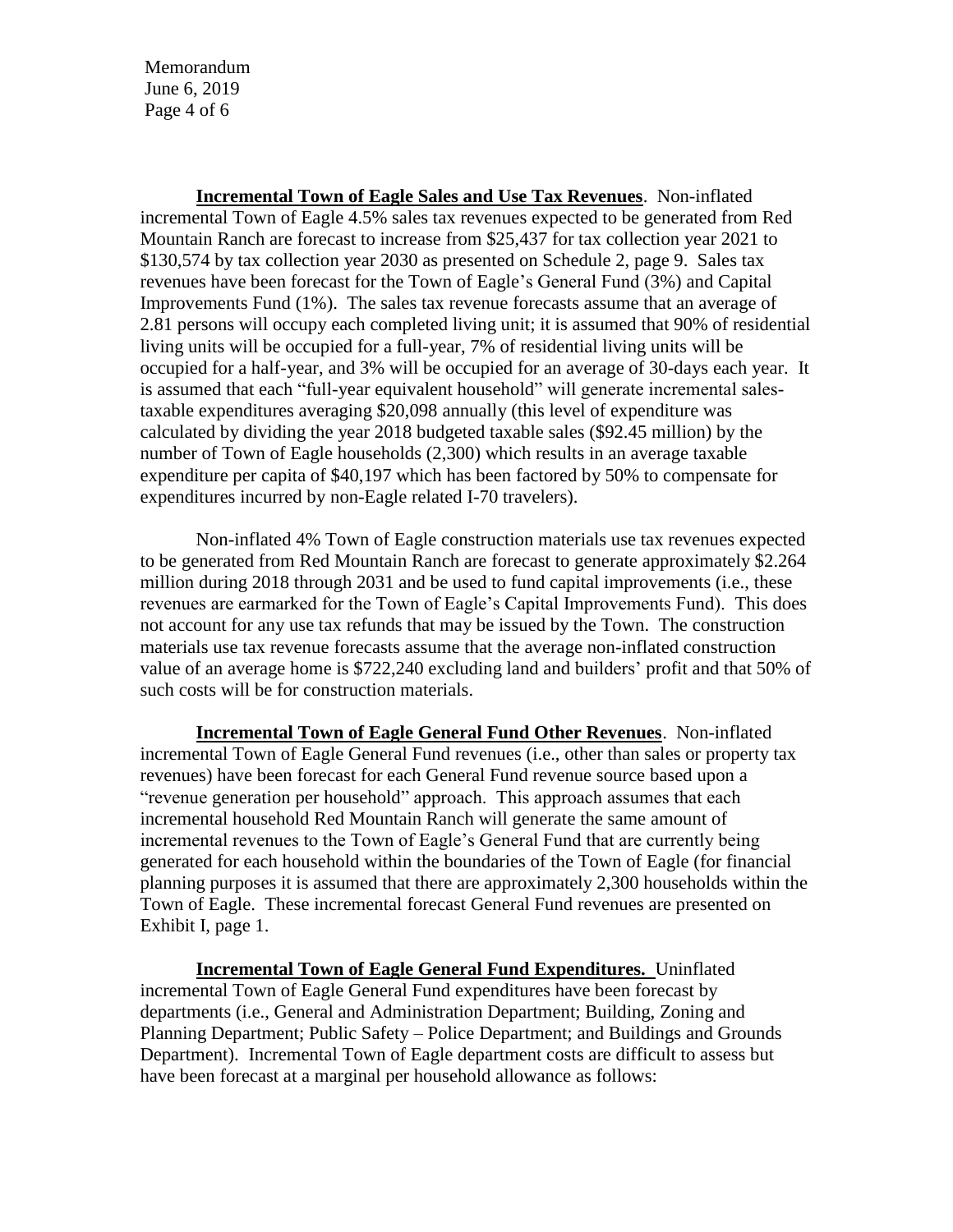### Memorandum June 6, 2019 Page 5 of 6

| <b>Department</b>             | <b>Variable Cost</b><br>$\frac{0}{0}$ | <b>Allocation per</b><br><b>Household</b> |
|-------------------------------|---------------------------------------|-------------------------------------------|
| <b>General Government</b>     | 10%                                   | \$21.03                                   |
| <b>General Administration</b> | 33%                                   | \$121.07                                  |
| Building, Zoning, Planning    | 65% of                                | N/A                                       |
|                               | <b>Inspection Fees</b>                |                                           |
| Public Works – Streets        | 10%                                   | \$64.00                                   |
| Engineering                   | 33%                                   | \$44.67                                   |
| Buildings & Grounds           | 50%                                   | \$144.55                                  |
| <b>Public Safety</b>          | 50%                                   | \$370.36                                  |
| <b>Municipal Court</b>        | 33%                                   | \$6.68                                    |
| <b>Information Center</b>     | 33%                                   | \$32.31                                   |
| Marketing and Events          | 10%                                   | \$14.99                                   |

No new roadways (other than those internal to the development) are proposed within the Town of Eagle. Internal roads within Red Mountain Ranch will remain private and be maintained as such. Buildings and Grounds will be responsible for two additional parks within the proposed development (a 2-acre park and a 4-acre park). The 4-acre park is assumed to be complete in 2021 with the commencement of building area 5 and includes an additional cost to the town of approximately \$14,000 to maintain. These incremental General Fund Expenditures are presented on Exhibit I, page 1.

### **Incremental Town of Eagle Water, Wastewater, Street Impact Fees, Public Safety**

**Impact Fees and Refuse Revenues.** Incremental Water Plant Investment Fee revenues of \$2.14 million have been forecast based upon a plant investment fee rate of \$9,258 per EQR and include 13% increases during 2020 -2022 and 3% annual increases thereafter. It is assumed that all planning areas (except planning area 7) will come online to the Town's Water and Sewer system as units are completed. Water User Fee revenues have been based upon a monthly base rate of \$35.29 per EQR, a user fee of \$1.50 per  $0-$ 6,000 gallons of water used (assumes average usage of 3,000 gallons per household), and an average monthly usage surcharge rate of \$12.50 per EQR. Water User Fee revenues are forecast to generate approximately \$111,000 annually at full-buildout. Water user rates and Plant Investment Fee rates are subject to annual review by the Town.

Incremental Sewer Plant Investment Fee revenues have been based upon an average Sewer Plant Investment Fee rate of \$10,000 per EQR in 2018, include 0% annual increases and are forecast to generate a total of \$1.555 million. Sewer User Fee revenues have been based upon an average monthly rate per EQR of \$56.36, include 5% annual rate increases and are forecast to generate approximately \$190,000 annually at fullbuildout. Sewer user rates and Plant Investment Fee rates are subject to annual review by the Town.

Incremental Trash Removal (Refuse) User Fee revenues are not included as they are contracted with Vail Honeywagon at cost.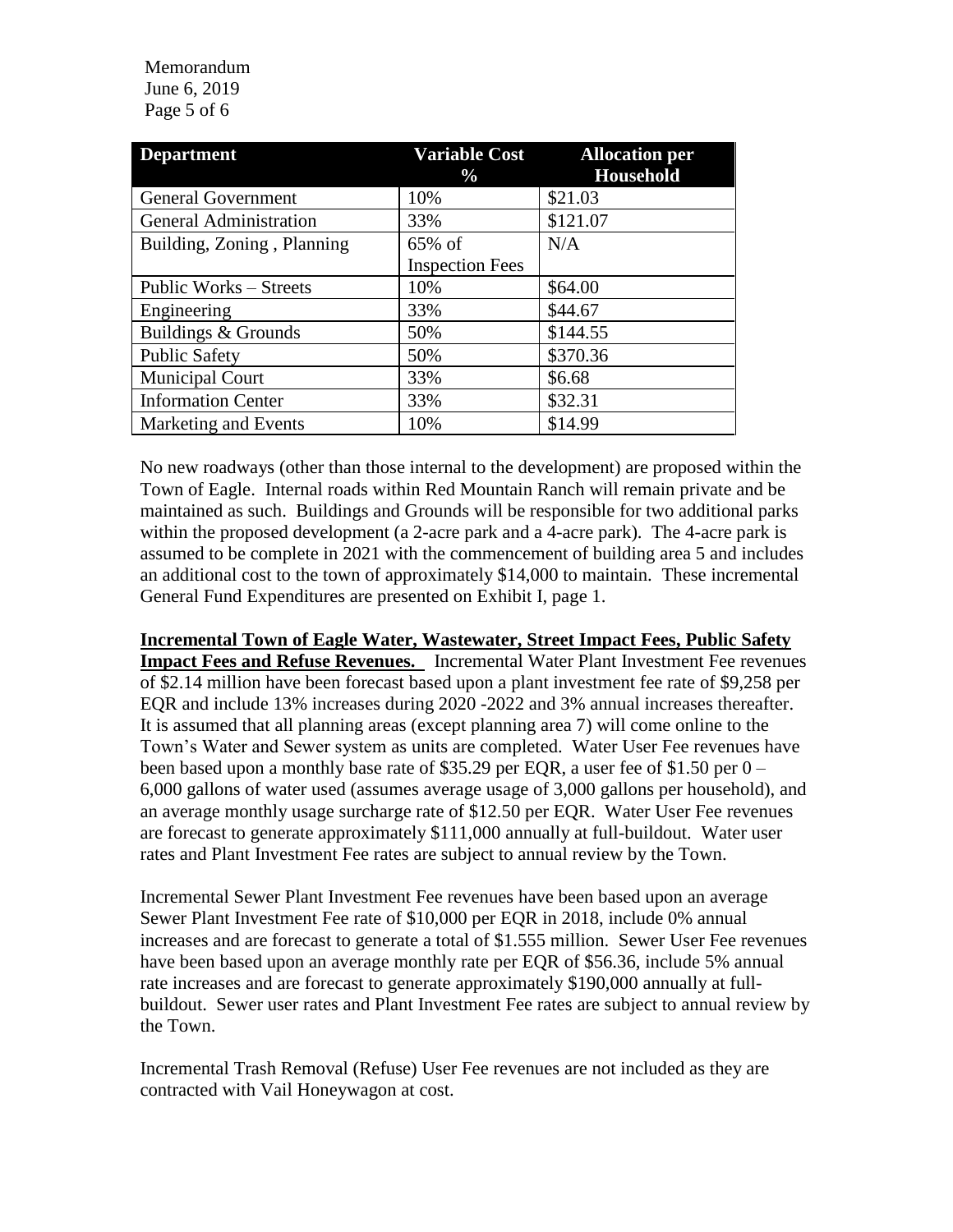Memorandum June 6, 2019 Page 6 of 6

Incremental Street Improvement Fee revenues, which are earmarked for the Town of Eagle's Capital Improvements Fund, have been based upon an average one-time singlefamily residential rate of \$1,016, multifamily residential rate or \$646, restaurant rate of \$3,613 and commercial rate of 1,016 per 1,000 square feet of commercial space. They are forecast to generate approximately \$160,000 from 2020 through 2030. It should be noted that the roads internal to the development are planned to remain private. Therefore, any additional street maintenance or operation costs to the Town of Eagle will be minimal.

Incremental Public Safety Impact Fee revenues, which are also earmarked for the Town of Eagle's Capital Improvements Fund, are based upon \$1,319 per dwelling unit. They are forecast to generate approximately \$203,000 from 2020 – 2030.

**Incremental Fire Impact Fee Revenues**. Although not a revenue source to the Town of Eagle, incremental Fire Impact Fee revenues have been based upon one-time impact fee rates of \$806 per dwelling unit and \$711 per 1,000 square feet of commercial. Fire Impact Fee revenues are forecast to total \$134,854 during the analysis period.

## **LIMITING FACTORS**

Although Stan Bernstein and Associates, Inc. believes the assumptions and methodology that have been used to develop the Fiscal Impact Analysis are reasonable, certain assumptions may or may not materialize which might cause actual results to differ from forecast results and such variation may be material. Consequently, Stan Bernstein and Associates, Inc. does not vouch for the achievability of the assumptions or for the forecast results.

If you have any questions or comments regarding this analysis, please do not hesitate to contact me.

Very truly yours,

*STAN BERNSTEIN AND ASSOCIATES, INC. (signed*)

Stan Bernstein and Associates, Inc.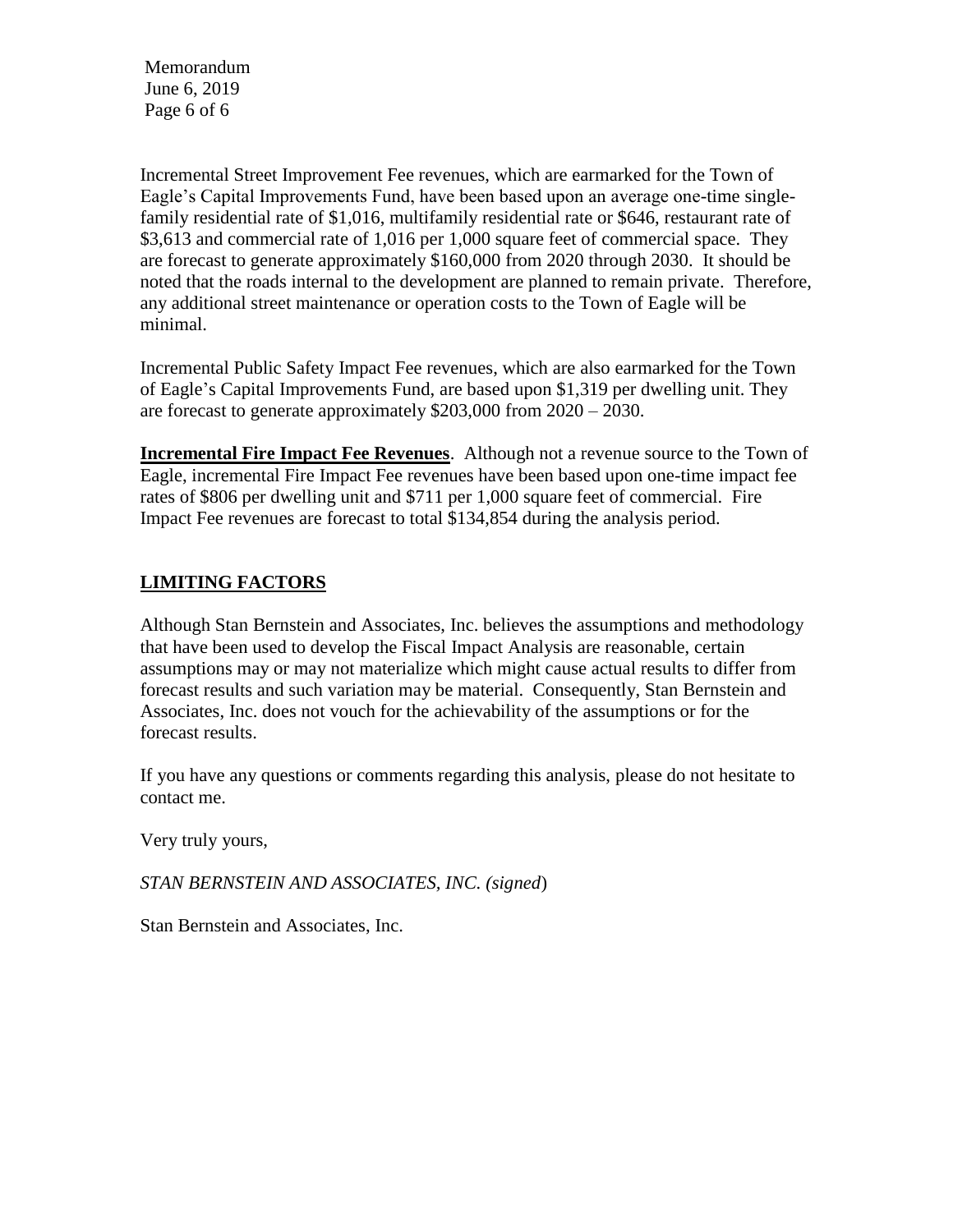| <b>Projected Annual</b> |                        |
|-------------------------|------------------------|
| Amount at               | <b>Projected Total</b> |
| Stabilization           | Amount 2018 - 2032     |
| 116,066                 | 1,074,741              |
| 20,115                  | 225,098                |
| 111,412                 | 1,109,870              |
| 188,866                 | 1,568,102              |
| 57,616                  | 722,038                |
| 1,919                   | 17,768                 |
| \$<br>495,994           |                        |
|                         |                        |
|                         | 2,020,300              |
|                         | 1,555,000              |
|                         | 162,154                |
|                         | 203,126                |
|                         | 2,264,220              |
|                         | 685,300                |
|                         | 154,000                |
|                         | 7,044,100              |
| \$<br>111,225           | 1,112,250              |
|                         |                        |

# **Red Mountain Ranch Summary of Revenues 2019 - 2032**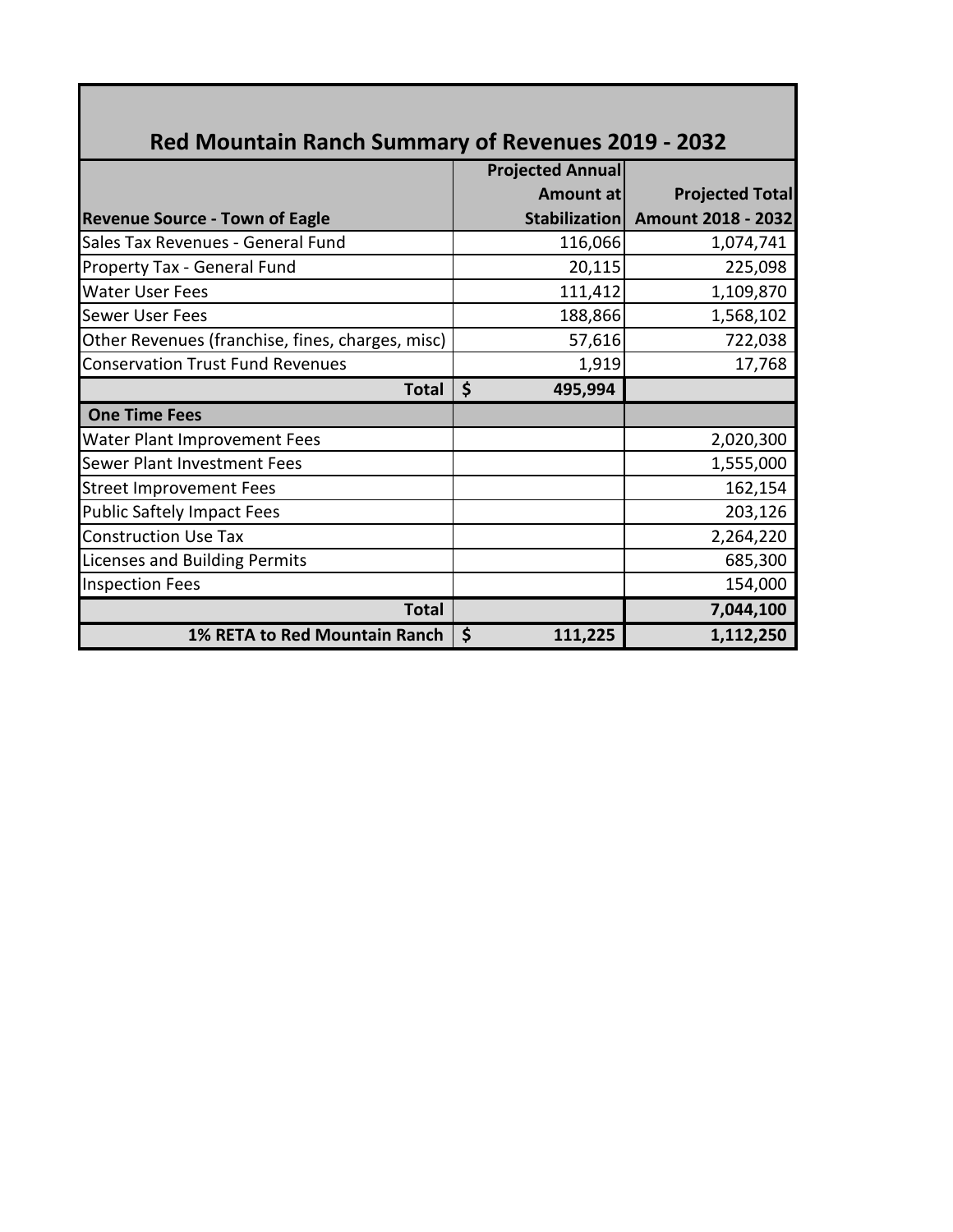### **RED MOUNTAIN RANCH - DIRECT FISCAL IMPACTS TO TOWN OF EAGLE** *Working Draft, Subject To Change* **GENERAL FUND** *6-Jun-19* **FOR THE YEARS ENDING DECEMBER 31, 2018 THROUGH 2032**

**2019\$ (NO INFLATION)**

**EXHIBIT I - PROJECTED GENERAL FUND REVENUES AND EXPENDITURES** 

|                                                                                 | 2018           | 2019           | 2020           | 2021    | 2022    | 2023    | 2024    | 2025           | 2026    | 2027           | 2028    | 2029    | 2030           | 2031           | 2032           | <b>TOTALS</b> |
|---------------------------------------------------------------------------------|----------------|----------------|----------------|---------|---------|---------|---------|----------------|---------|----------------|---------|---------|----------------|----------------|----------------|---------------|
| <b>GENERAL FUND - REVENUES:</b>                                                 |                |                |                |         |         |         |         |                |         |                |         |         |                |                |                |               |
| <b>TAXES:</b>                                                                   |                |                |                |         |         |         |         |                |         |                |         |         |                |                |                |               |
| General Property @ 2.424 Mills (See Schedule 1)                                 | 112            | 112            | 4,848          | 7,121   | 11,144  | 14,944  | 17,006  | 19,240         | 19,727  | 19,727         | 19,727  | 24,272  | 26,890         | 20,115         | 20,115         | 225,098       |
| Sales Tax for General Fund @ 4% (See Schedule 2)                                | $\Omega$       | $\Omega$       | - 0            | 22,610  | 48,989  | 73,106  | 88,934  | 95,717         | 95,717  | 96,470         | 96,470  | 108,529 | 116,066        | 116,066        | 116,066        | 1,074,741     |
| Franchise Taxes @ \$91.78 per Household                                         | $\mathbf 0$    | $\overline{0}$ | $\overline{0}$ | 2,753   | 5,966   | 8,903   | 10,830  | 11,656         | 11,656  | 11,748         | 11,748  | 13,216  | 14,134         | 14,134         | 14,134         | 130,878       |
| <b>Total Taxes</b>                                                              | 112            | 112            | 4,848          | 32,484  | 66,098  | 96,953  | 116,770 | 126,613        | 127,100 | 127,945        | 127,945 | 146,018 | 157,090        | 150,315        | 150,315        | 1,430,717     |
| <b>LICENSES AND PERMITS:</b>                                                    |                |                |                |         |         |         |         |                |         |                |         |         |                |                |                |               |
| Building Permits @ .006 x Cost of Construction                                  |                | <u>0</u>       | 136,003        | 151,670 | 138,670 | 91,002  | 42,001  | 0              | 4,333   | $\overline{0}$ | 69,335  | 52,334  | $\overline{0}$ |                | $\overline{0}$ | 685,350       |
| <b>Total Licenses and Permits</b>                                               | 0              | 0              | 136,003        | 151,670 | 138,670 | 91,002  | 42,001  | 0              | 4,333   | $\overline{0}$ | 69,335  | 52,334  | $\Omega$       | $\mathbf 0$    | $\overline{0}$ | 685,350       |
| <b>INTERGOVERNMENTAL REVENUE:</b>                                               |                |                |                |         |         |         |         |                |         |                |         |         |                |                |                |               |
| Motor Vehicle License Fee @ \$13.04 per household                               | $\Omega$       | $\Omega$       | $\Omega$       | 391     | 848     | 1,265   | 1,539   | 1,656          | 1,656   | 1,669          | 1,669   | 1,878   | 2,008          | 2,008          | 2,008          | 18,595        |
| Specific Ownership @ 7.8% of Property Taxes                                     |                | <sub>9</sub>   | 378            | 555     | 869     | 1,166   | 1,326   | 1,501          | 1,539   | 1,539          | 1,539   | 1,893   | 2,097          | 1,569          | 1,569          | 17,558        |
| Cigarette Tax @ \$4.78 per household                                            |                | $\Omega$       | $\Omega$       | 143     | 311     | 464     | 564     | 607            | 607     | 612            | 612     | 688     | 736            | 736            | 736            | 6,816         |
| Road & Bridge Fund @ .6795 mills (50% of County R&B Fund)                       |                | 31             | 1,359          | 1,996   | 3,124   | 4,189   | 4,767   | 5,393          | 5,530   | 5,530          | 5,530   | 6,804   | 7.538          | 5.639          | 5,639          | 63,069        |
| County Sales Tax @ 3.4% of 4% Town sales taxes                                  |                | $\overline{0}$ | $\overline{0}$ | 769     | 1,666   | 2,486   | 3,024   | 3,254          | 3,254   | 3,280          | 3,280   | 3,690   | 3,946          | 3,946          | 3,946          | 36,541        |
| <b>Total Intergovernmental Revenue</b>                                          | 9              | 40             | 1,737          | 3,855   | 6,817   | 9,569   | 11,220  | 12,412         | 12,586  | 12,630         | 12,630  | 14,953  | 16,326         | 13,898         | 13,898         | 142,579       |
| <b>CHARGES FOR SERVICES:</b>                                                    |                |                |                |         |         |         |         |                |         |                |         |         |                |                |                |               |
| Inspections and Reimburseables @ \$1,000 per unit(construction related)         |                | $\overline{0}$ | 30,000         | 35,000  | 32,000  | 21,000  | 9,000   | $\overline{0}$ | 1,000   | $\overline{0}$ | 16,000  | 10,000  | $\overline{0}$ | $\overline{0}$ | $\overline{0}$ | 154,000       |
| <b>Total Charges For Services</b>                                               | $\mathbf 0$    | $\Omega$       | 30,000         | 35,000  | 32,000  | 21,000  | 9,000   | $\mathbf 0$    | 1,000   | $\Omega$       | 16,000  | 10,000  | $\mathbf 0$    | 0              | $\overline{0}$ | 154,000       |
| <b>FINES AND FORFEITURES:</b>                                                   |                |                |                |         |         |         |         |                |         |                |         |         |                |                |                |               |
| Fines and Forfeitures @ \$56.04 per household                                   |                | <u>0</u>       | <u>0</u>       | 1,681   | 3,643   | 5,436   | 6,613   | 7,117          | 7,117   | 7,173          | 7,173   | 8,070   | 8,630          | 8,630          | 8,630          | 79,913        |
| <b>Total Fines and Forfeitures</b>                                              | $\Omega$       | $\Omega$       | 0              | 1,681   | 3,643   | 5,436   | 6,613   | 7,117          | 7,117   | 7.173          | 7,173   | 8,070   | 8,630          | 8,630          | 8,630          | 79,913        |
| <b>MISCELLANEOUS REVENUE:</b>                                                   |                |                |                |         |         |         |         |                |         |                |         |         |                |                |                |               |
| Information Center @ \$97.23 per household                                      | $\overline{0}$ | $\overline{0}$ | $\overline{0}$ | 2,917   | 6,320   | 9,431   | 11,473  | 12,348         | 12,348  | 12,445         | 12,445  | 14,001  | 14,973         | 14,973         | 14,973         | 138,650       |
| <b>Total Miscellaneous Revenue</b>                                              | $\overline{0}$ | $\mathbf 0$    | $\overline{0}$ | 2,917   | 6,320   | 9,431   | 11,473  | 12,348         | 12,348  | 12,445         | 12,445  | 14,001  | 14,973         | 14,973         | 14,973         | 138,650       |
| TOTAL GENERAL FUND REVENUES                                                     | 121            | 152            | 172,588        | 227,607 | 253,548 | 233,392 | 197,076 | 158,489        | 164,485 | 160,193        | 245,528 | 245,376 | 197,019        | 187,817        | 187,817        | 2,631,209     |
| <u>GENERAL FUND - EXPENDITURES:</u>                                             |                |                |                |         |         |         |         |                |         |                |         |         |                |                |                |               |
| GENERAL GOVERNMENT @ 10% variable = \$21.03 per household                       | $\Omega$       | O              | $\Omega$       | 631     | 1,367   | 2,040   | 2,482   | 2,671          | 2,671   | 2,692          | 2,692   | 3,028   | 3,239          | 3,239          | 3,239          | 29,989        |
| GENERAL ADMINISTRATION @ 33% variable = \$121.07 per household                  | $\Omega$       | $\Omega$       | $\Omega$       | 3,632   | 7,870   | 11,744  | 14,286  | 15,376         | 15,376  | 15,497         | 15,497  | 17,434  | 18,645         | 18,645         | 18,645         | 172,646       |
| BLDG, ZONING, PLANNING (65% of Inspection Fees + Reimbursements)                | $\Omega$       | $\Omega$       | 107,902        | 121,336 | 110,936 | 72,801  | 33,151  | $\overline{0}$ | 3,467   | $\overline{0}$ | 55,468  | 40,517  | - 0            | 0              | $\overline{0}$ | 545,577       |
| PUBLIC WORKS - STREETS @ 10% variable = \$64.00 per household (internal roads p |                | $\Omega$       | $\mathbf 0$    | 1,920   | 4,160   | 6,208   | 7,552   | 8,128          | 8,128   | 8,192          | 8,192   | 9,216   | 9,856          | 9,856          | 9,856          | 91,264        |
| ENGINEERING $@33\%$ variable = \$44.67 per household                            |                | $\Omega$       | $\mathbf 0$    | 1,340   | 2,904   | 4,333   | 5,271   | 5,673          | 5,673   | 5,718          | 5,718   | 6,432   | 6,879          | 6,879          | 6,879          | 63,699        |
| PUBLIC SAFETY - POLICE @ 50% variable = \$370.21 per household                  |                | $\Omega$       | $\Omega$       | 11,106  | 24,064  | 35,910  | 43,685  | 47,017         | 47,017  | 47,387         | 47,387  | 53,310  | 57,012         | 57,012         | 57,012         | 527,919       |
| MUNICIPAL COURT @ 33% variable = \$6.68 per household                           |                | $\Omega$       | $\Omega$       | 200     | 434     | 648     | 788     | 848            | 848     | 855            | 855     | 962     | 1,029          | 1,029          | 1,029          | 9,526         |
| <b>INFORMATION CENTER <math>@33\%</math> variable = \$32.31 per household</b>   |                | $\Omega$       | $\Omega$       | 969     | 2,100   | 3,134   | 3.813   | 4,103          | 4,103   | 4,136          | 4,136   | 4,653   | 4.976          | 4,976          | 4,976          | 46,074        |
| MARKETING AND EVENTS @ 10% variable = \$14.99 per household                     |                | $\Omega$       | $\Omega$       | 450     | 974     | 1,454   | 1,769   | 1,904          | 1,904   | 1,919          | 1,919   | 2,159   | 2,308          | 2,308          | 2,308          | 21,376        |
| BUILDINGS AND GROUNDS @ 50% variable = \$144.55 per household                   |                | $\Omega$       | $\mathbf 0$    | 14,021  | 14,021  | 14,021  | 17,057  | 18,358         | 18,358  | 18,502         | 18,502  | 20,815  | 22,261         | 22,261         | 22,261         | 220,439       |
| TRANSFER TO CAPITAL IMPROVEMENT FUND (25% of Sales Tax Revs)                    |                |                | $\overline{0}$ | 5,653   | 12,247  | 18,277  | 22,233  | 23,929         | 23,929  | 24,118         | 24,118  | 27,132  | 29,016         | 29,016         | 29,016         | 268,685       |
| TOTAL GENERAL FUND - EXPENDITURES                                               | 0              | 0              | 107,902        | 161,258 | 181,077 | 170,571 | 152,086 | 128,007        | 131,474 | 129,015        | 184,483 | 185,659 | 155,221        | 155,221        | 155,221        | 1,997,194     |
| EXCESS ANNUAL REVENUES OVER EXPEND. - GENERAL FUND                              | <u>121</u>     | <u>152</u>     | 64,686         | 66,349  | 72,472  | 62,821  | 44,990  | 30,482         | 33,011  | 31,178         | 61,046  | 59,717  | 41,798         | 32,596         | 32,596         | 634,015       |
| CUMULATIVE EXCESS REVENUES OVER EXPEND. - GENERAL FUND                          | 121            | 273            | 64,959         | 131,308 | 203,779 | 266.601 | 311,591 | 342,073        | 375,084 | 406,263        | 467,308 | 527,025 | 568,824        | 601,419        | 634,015        | 634,015       |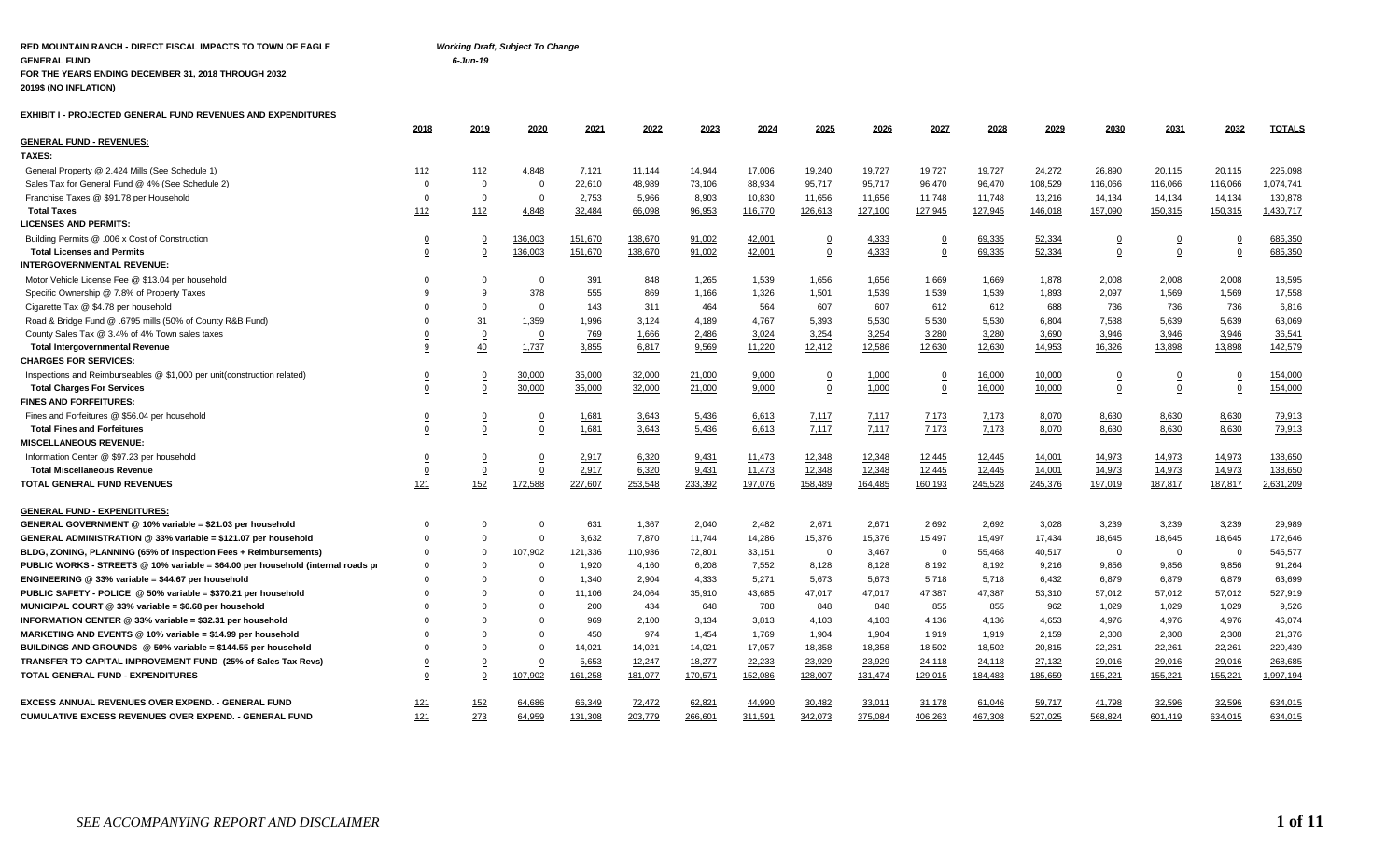#### **RED MOUNTAIN RANCH - DIRECT FISCAL IMPACTS TO TOWN OF EAGLE** *Working Draft, Subject To Change* **CAPITAL IMPROVEMENTS FUND** *6-Jun-19* **FOR THE YEARS ENDING DECEMBER 31, 2018 THROUGH 2032 2019\$ (NO INFLATION)**

#### **EXHIBIT II - PROJECTED CAPITAL IMPROVEMENT FUND REVENUES**

|                                                                               | 2018 | 2019 | 2020    | 2021    | 2022    | 2023    | 2024    | 2025     | 2026   | 2027   | 2028    | 2029    | 2030     | 2031   | 2032   | <b>TOTALS</b> |
|-------------------------------------------------------------------------------|------|------|---------|---------|---------|---------|---------|----------|--------|--------|---------|---------|----------|--------|--------|---------------|
| <b>CAPITAL IMPROVEMENTS FUND REVENUES:</b>                                    |      |      |         |         |         |         |         |          |        |        |         |         |          |        |        |               |
| STREET IMPACT FEES (SCHEDULE 3)                                               |      |      | 59,580  | 26.680  | 23,262  | 15,046  | 12,374  | 0        | 1.016  |        | 14,036  | 10.160  | $\Omega$ |        |        | 162,154       |
| PUBLIC SAFETY IMPACT FEES (SCHEDULE 3)                                        |      |      | 39,570  | 46.165  | 42,208  | 27,699  | 11,871  | 0        | 1.319  |        | 21,104  | 13.190  | $\Omega$ |        |        | 203,126       |
| 4% USE TAX (SCHEDULE 2)                                                       |      |      | 446,544 | 505,568 | 462,234 | 303,341 | 136,603 | $\Omega$ | 14,445 |        | 231,117 | 164.248 | - 0      |        |        | 2,264,099     |
| 25% SALES TAX TRANSFERRED FROM GENERAL FUND (EXHIBIT I)                       |      |      |         | 5,653   | 12,247  | 18,277  | 22,233  | 23,929   | 23,929 | 24,118 | 24,118  | 27,132  | 29,016   | 29,016 | 29,016 | 268,685       |
| <b>TOTAL REVENUES</b>                                                         |      |      | 545,694 | 584,066 | 539,951 | 364,362 | 183,082 | 23,929   | 40,709 | 24,118 | 290,374 | 214,730 | 29,016   | 29,016 | 29,016 | 2,898,064     |
| <b>EXPENDITURES:</b>                                                          |      |      |         |         |         |         |         |          |        |        |         |         |          |        |        |               |
| ALLOWANCE FOR PAY AS YOU GO CAPITAL IMPROVEMENTS<br><b>TOTAL EXPENDITURES</b> |      |      | 545,694 | 584,066 | 539,951 | 364,362 | 183,082 | 23,929   | 40,709 | 24,118 | 290,374 | 214,730 | 29,016   | 29,016 | 29,016 | 2,898,064     |
| <b>EXCESS REVENUES OVER EXPENDITURES</b>                                      |      |      |         |         |         |         |         |          |        |        |         |         |          |        |        |               |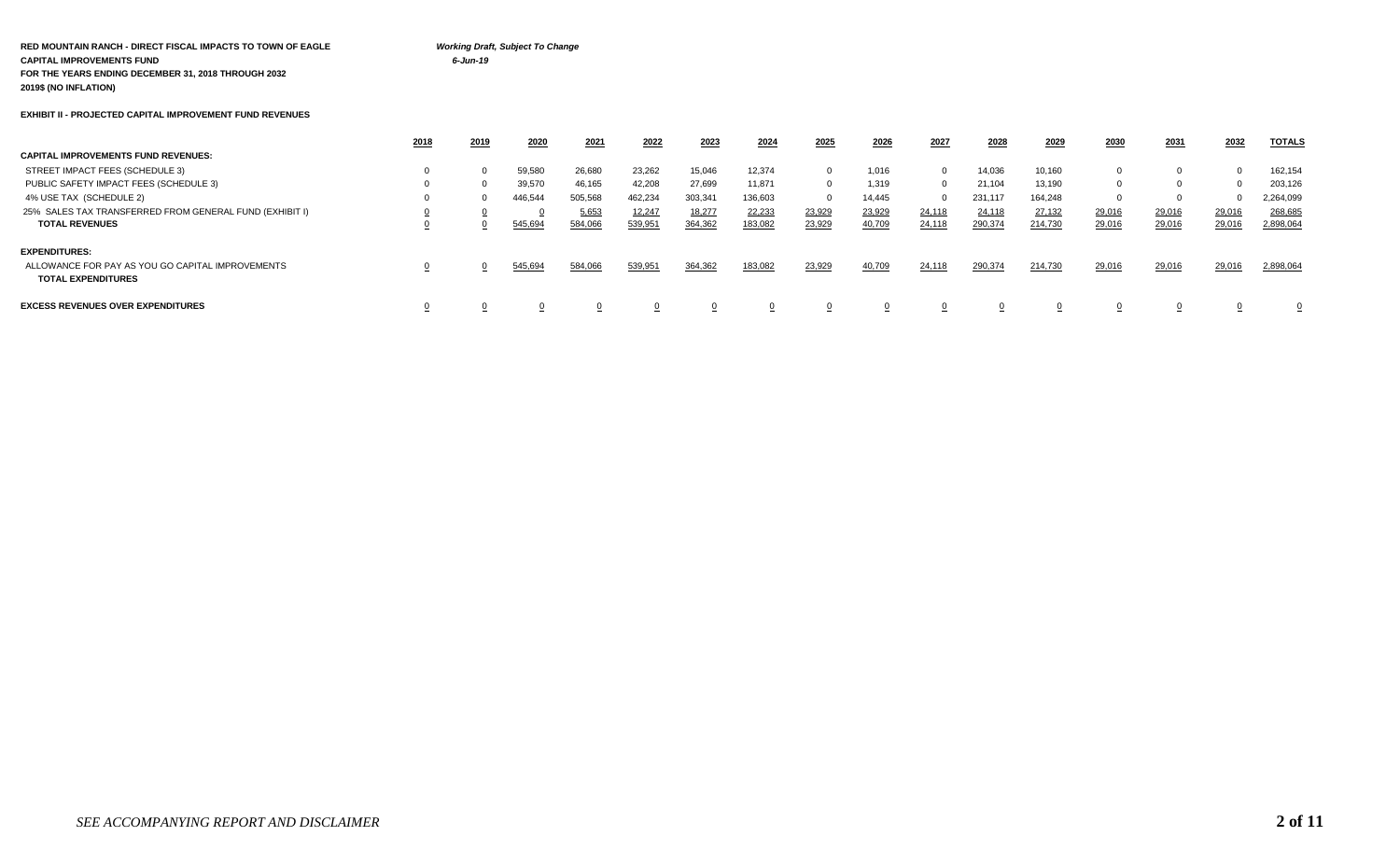#### **RED MOUNTAIN RANCH - DIRECT FISCAL IMPACTS TO TOWN OF EAGLE SALES TAX CAPITAL IMPROVEMENT FUND FOR THE YEARS ENDING DECEMBER 31, 2018 THROUGH 2032 2019\$ (NO INFLATION)**

**EXHIBIT III - PROJECTED CAPITAL IMPROVEMENT FUND REVENUES**

|                                                                                                       | 2018 | 2019 | 2020 | 2021           | 2022           | 2023           | 2024             | 2025             | 2026             | 2027             | 2028             | 2029             | 2030             | 2031             | 2032             | <b>TOTALS</b>      |
|-------------------------------------------------------------------------------------------------------|------|------|------|----------------|----------------|----------------|------------------|------------------|------------------|------------------|------------------|------------------|------------------|------------------|------------------|--------------------|
| <b>SALES TAX CAPITAL IMPROVEMENTS FUND REVENUES:</b><br>0.5% SALES TAX (SCHEDULE 2)                   |      |      |      |                |                |                |                  |                  |                  |                  |                  |                  |                  |                  |                  |                    |
| <b>TOTAL REVENUES</b>                                                                                 |      |      |      | 2,826<br>2,826 | 6,124<br>6,124 | 9,138<br>9,138 | 11,117<br>11,117 | 11,965<br>11,965 | 11,965<br>11,965 | 12,059<br>12,059 | 12,059<br>12,059 | 13,566<br>13,566 | 14,508<br>14,508 | 14,508<br>14,508 | 14,508<br>14,508 | 134,343<br>134,343 |
| <b>EXPENDITURES:</b><br>ALLOWANCE FOR PAY AS YOU GO CAPITAL IMPROVEMENTS<br><b>TOTAL EXPENDITURES</b> |      |      |      | 2,826          | 6,124          | 9,138          | 11, 11           | 11,965           | 11,965           | 12,059           | 12,059           | 13,566           | 14,508           | 14,508           | 14,508           | 134,343            |
| <b>EXCESS REVENUES OVER EXPENDITURES</b>                                                              |      |      |      |                |                |                |                  |                  |                  |                  |                  |                  |                  |                  |                  | $\Omega$           |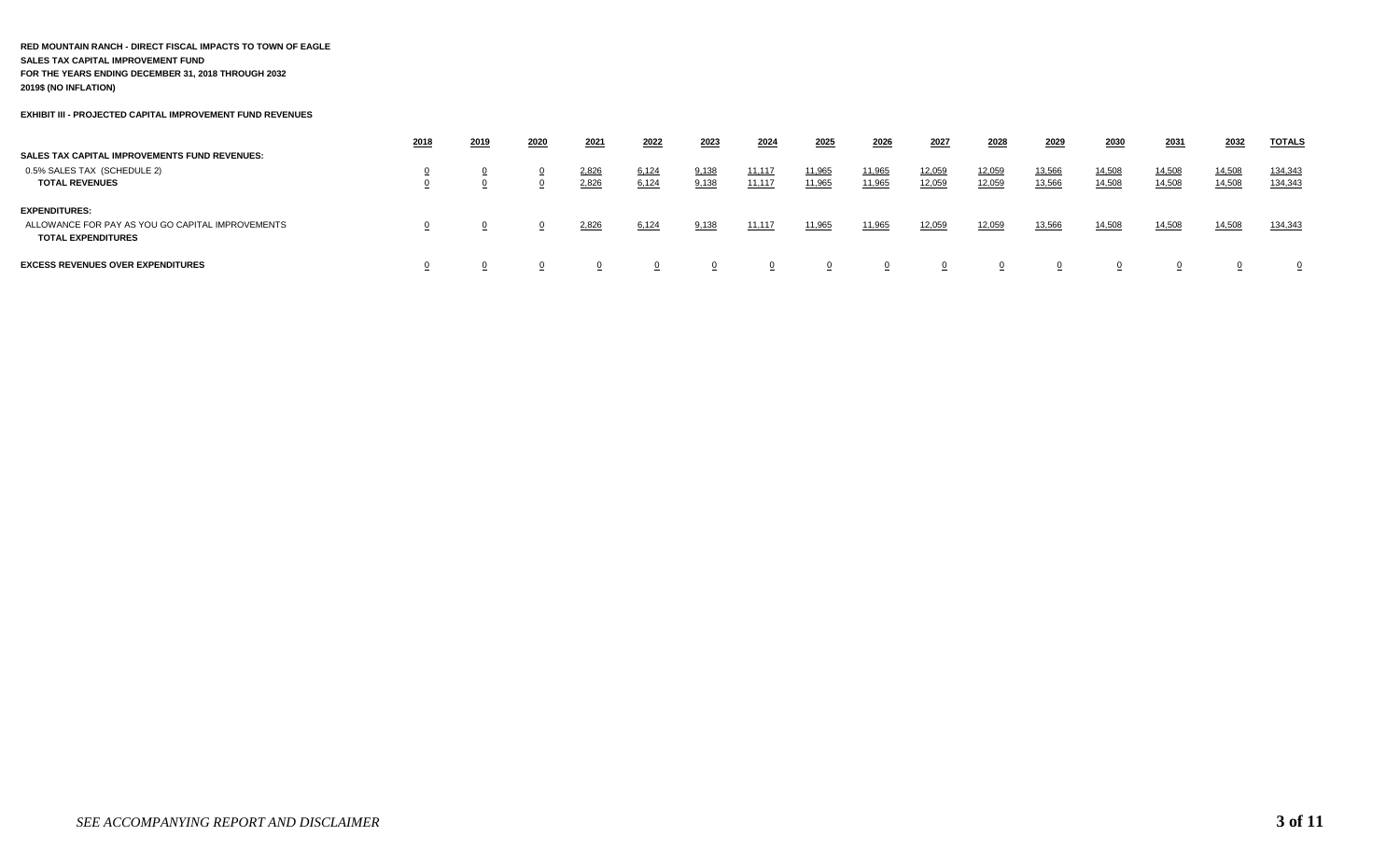| RED MOUNTAIN RANCH - DIRECT FISCAL IMPACTS TO TOWN OF EAGLE |                                         |
|-------------------------------------------------------------|-----------------------------------------|
| WATER AND WASTEWATER FUNDS                                  | <b>Working Draft, Subject To Change</b> |
| FOR THE YEARS ENDING DECEMBER 31. 2018 THROUGH 2032         | 6-Jun-19                                |
| 2019\$ (NO INFLATION)                                       |                                         |

**EXHIBIT IV - PROJECTED WATER, WASTEWATER AND REFUSE FUND REVENUES** 

| <b>WATER FUND</b>                                        | 2018 | 2019 | 2020    | 2021    | 2022      | 2023     | 2024      | 2025      | 2026                | 2027      | 2028      | 2029      | 2030      | 2031      | 2032      | <b>TOTALS</b> |
|----------------------------------------------------------|------|------|---------|---------|-----------|----------|-----------|-----------|---------------------|-----------|-----------|-----------|-----------|-----------|-----------|---------------|
| Water Plant Investment Fee Revenue (See Schedule 3)      |      |      | 331,282 | 413,754 | 427,467   | 288,941  | 139,357   |           |                     |           | 255,209   | 164,291   | 0         | 0         | 0         | 2,020,300     |
| Water User Fee Revenue (See Schedule 3)                  |      |      | 20,314  | 43,202  | 64,604    | 79,185   | 86,617    | 87,570    | 88,552              | 89,564    | 101,800   | 110,085   | 111,412   | 112,779   | 114,186   | ,109,870      |
| <b>TOTAL WATER FUND REVENUES</b>                         |      |      | 351,596 | 456,956 | 492,071   | 368,126  | 225,974   | 87,570    | 88,552              | 89,564    | 357,009   | 274,375   | 111,412   | 112,779   | 114,186   | 3,130,170     |
| TOTAL WATER FUND REVENUES - CUMULATIVE                   |      |      | 351,596 | 808,552 | 1,300,623 | ,668,749 | 1,894,723 | 1,982,293 | 2,070,845           | 2,160,409 | 2,517,418 | 2,791,793 | 2,903,205 | 3,015,983 | 3,130,170 | 3,130,170     |
| <b>WASTEWATER FUND</b>                                   |      |      |         |         |           |          |           |           |                     |           |           |           |           |           |           |               |
| Property Tax Revenues @ 0 Mills (See Schedule 1)         |      |      |         |         |           |          | $\Omega$  |           |                     |           |           |           | $\Omega$  |           |           |               |
| Wastewater Plant Investment Fee Revenue (See Schedule 3) |      |      | 316,667 | 350,000 | 320,000   | 210,000  | 98,333    |           |                     |           | 160,000   | 100,000   | 0         |           | 0         | 555,000       |
| Wastewater User Fee Revenue (See Schedule 3)             |      |      |         | 24,793  | 54,805    | 85,167   | 108,458   | 123,239   | 129,401             | 135,87    | 142,664   | 168,305   | 188,866   | 198,309   | 208,225   | 1,568,102     |
| <b>TOTAL WASTEWATER FUND REVENUES</b>                    |      |      | 316,667 | 374,793 | 374,805   | 295,167  | 206,791   | 123,239   | 129,401             | 135,87'   | 302,664   | 268,305   | 188,866   | 198,309   | 208,225   | 3,123,102     |
| TOTAL WASTEWATER FUND REVENUES - CUMULATIVE              |      |      | 316,667 | 691,459 | 1,066,264 | ,361,431 | 568,222   | 1,691,461 | 820,86 <sup>*</sup> | 1,956,732 | 2,259,396 | 2,527,701 | 2,716,567 | 2,914,877 | 3,123,102 | 3,123,102     |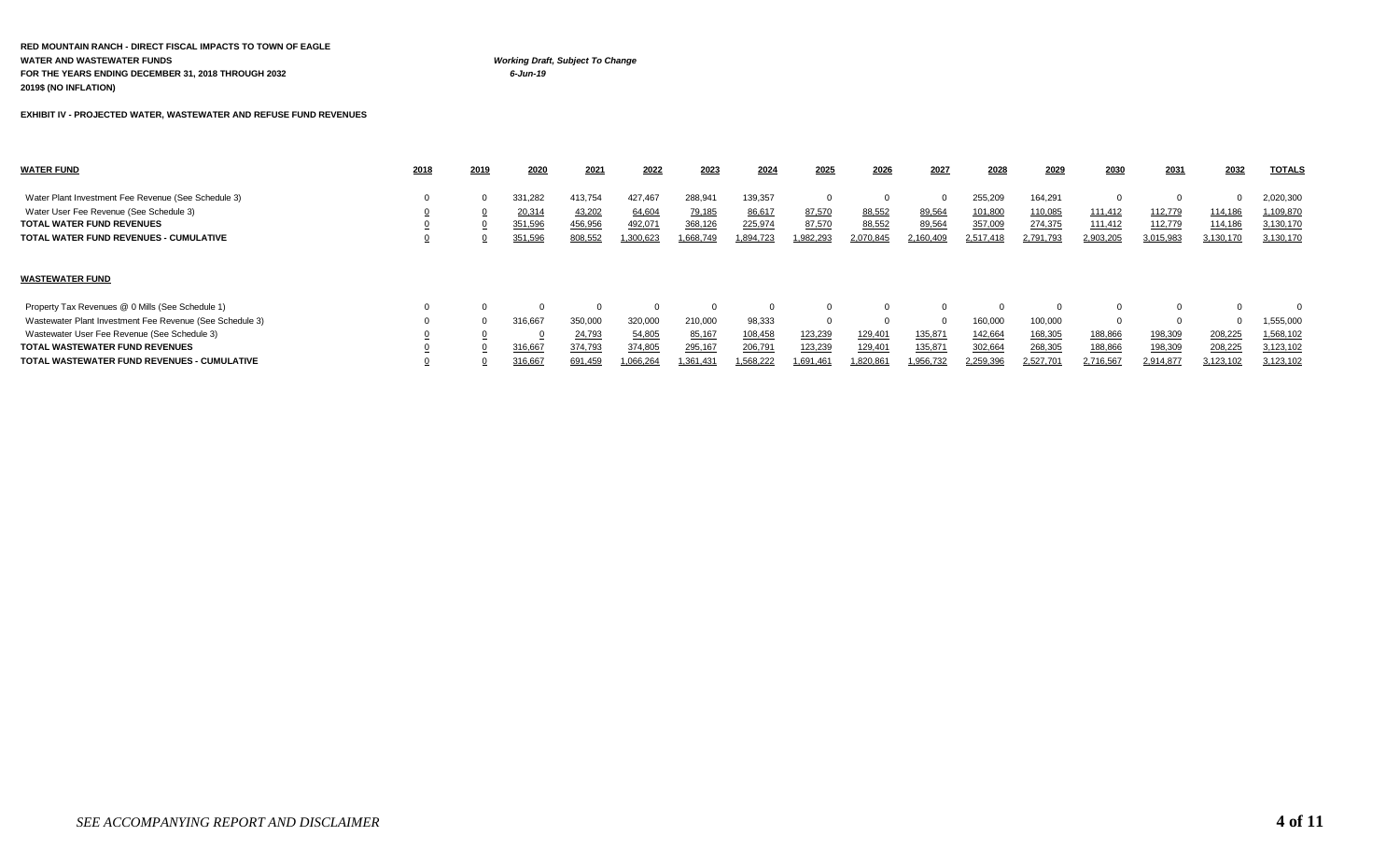**RED MOUNTAIN RANCH - DIRECT FISCAL IMPACTS TO TOWN OF EAGLE** *Working Draft, Subject To Change* **CONSERVATION TRUST FUND** *6-Jun-19* **FOR THE YEARS ENDING DECEMBER 31, 2018 THROUGH 2032 2019\$ (NO INFLATION)**

**EXHIBIT V - PROJECTED CONSERVATION FUND REVENUES**

|                                                                                                            | 2018 | 2019 | 2020 | 2021       | 2022        | 2023           | 2024          | 2025           | 2026          | 2027                  | 2028            | 2029            | 2030            | 2031            | 2032            | <b>TOTALS</b>    |
|------------------------------------------------------------------------------------------------------------|------|------|------|------------|-------------|----------------|---------------|----------------|---------------|-----------------------|-----------------|-----------------|-----------------|-----------------|-----------------|------------------|
| <b>CONSERVATION TRUST FUND REVENUES</b>                                                                    |      |      |      |            |             |                |               |                |               |                       |                 |                 |                 |                 |                 |                  |
| Conservation Trust Fund Revenues @ \$12.46 per Household<br>TOTAL CONSERVATION TRUST REVENUES - CUMULATIVE |      |      |      | 374<br>374 | --<br>1.184 | 1,209<br>2,392 | .470<br>3.863 | 1,582<br>5.445 | ,582<br>7.027 | <u>1,595</u><br>8,622 | 1,595<br>10,217 | 1.794<br>12.011 | 1.919<br>13.930 | 1,919<br>15,849 | 1,919<br>17.768 | 17,768<br>17,768 |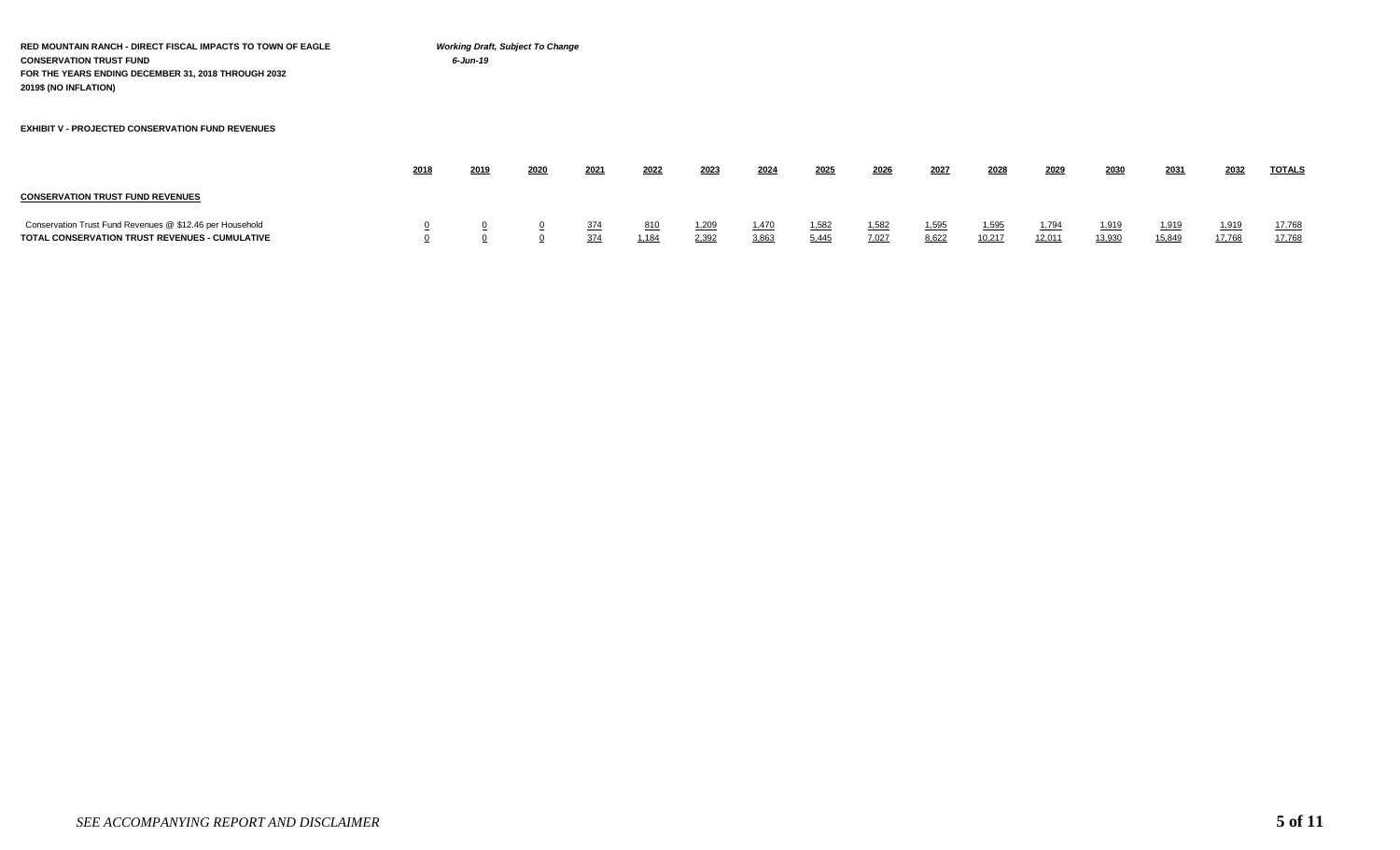| RED MOUNTAIN RANCH - DIRECT FISCAL IMPACTS TO TOWN OF EAGLE<br>PROJECTED FIRE IMPACT FEE REVENUES<br>FOR THE YEARS ENDING DECEMBER 31, 2018 THROUGH 2032<br>2019\$ (NO INFLATION) |      | 6-Jun-19 | <b>Working Draft, Subject To Change</b> |                  |                  |                   |                   |                           |                |         |                   |                  |         |         |         |                    |
|-----------------------------------------------------------------------------------------------------------------------------------------------------------------------------------|------|----------|-----------------------------------------|------------------|------------------|-------------------|-------------------|---------------------------|----------------|---------|-------------------|------------------|---------|---------|---------|--------------------|
| <b>EXHIBIT VI - FIRE IMPACT FEE REVENUES</b>                                                                                                                                      |      |          |                                         |                  |                  |                   |                   |                           |                |         |                   |                  |         |         |         |                    |
|                                                                                                                                                                                   | 2018 | 2019     | 2020                                    | 2021             | 2022             | 2023              | 2024              | 2025                      | 2026           | 2027    | 2028              | 2029             | 2030    | 2031    | 2032    | <b>TOTALS</b>      |
| FIRE IMPACT FEE REVENUES (SCH. 3)<br>FIRE IMPACT FEE REVENUES - CUMULATIVE                                                                                                        |      |          | 31,304<br>31,304                        | 28,224<br>59,528 | 25,805<br>85,333 | 16,934<br>102,267 | 10,814<br>113,081 | $\overline{0}$<br>113,081 | 806<br>113,887 | 113,887 | 12,902<br>126,790 | 8,064<br>134,854 | 134,854 | 134,854 | 134,854 | 134,854<br>134,854 |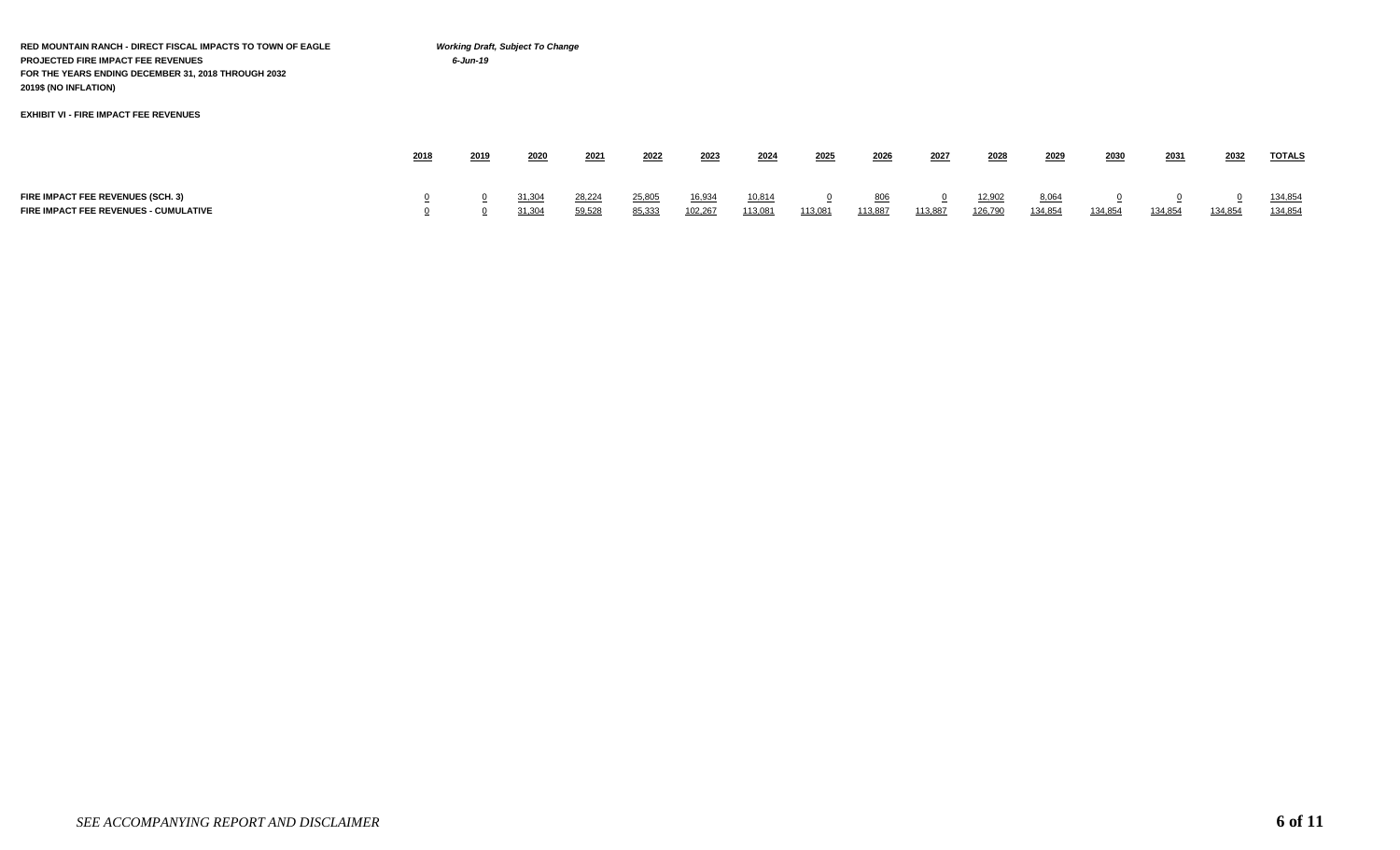#### **RED MOUNTAIN RANCH - DIRECT FISCAL IMPACTS TO TOWN OF EAGLE** *Working Draft, Subject To Change* **PROJECTED PROPERTY TAX REVENUES GENERATED FOR VARIOUS OVERLAPPING** *6-Jun-19*  **TOWN OF EAGLE GOVERNMENTAL ENTITIES FOR THE YEARS ENDING DECEMBER 31, 2018 THROUGH 2031 2019\$ (NO INFLATION) BASED ON 2017 MILL LEVIES PER EC ABSTRACT**

**EXHIBIT VII - PROJECTED PROPERTY TAX REVENUES GENERATED FOR OVERLAPPING TAXING ENTITIES**

|                                                              | <b>ASSUMED</b><br><b>MILL LEVY</b> | 2018 | 2019       | 2020      | 2021      | 2022      | 2023      | 2024      | 2025      | 2026      | 2027      | 2028      | 2029       | 2030       | 2031      | <b>TOTALS</b> |
|--------------------------------------------------------------|------------------------------------|------|------------|-----------|-----------|-----------|-----------|-----------|-----------|-----------|-----------|-----------|------------|------------|-----------|---------------|
| <b>PROJECTED ASSESSED VALUATION - RED MOUNTAIN RANCH PUD</b> |                                    |      | 46,150     | 2,000,000 | 2,937,500 | 4,597,300 | 6,165,100 | 7,015,600 | 7,937,200 | 8,138,200 | 8,138,200 | 8,138,200 | 10,013,200 | 11,093,200 | 8,298,200 |               |
| <b>OVERLAPPING ENTITIES (EAGLE IN TOWN MILL LEVY):</b>       |                                    |      |            |           |           |           |           |           |           |           |           |           |            |            |           |               |
| <b>EAGLE COUNTY</b>                                          | 8.499                              |      | 392        | 16,998    | 24,966    | 39,072    | 52,397    | 59,626    | 67,458    | 69,167    | 69,167    | 69,167    | 85,102     | 94.281     | 70,526    | 718,327       |
| <b>COLORADO MOUNTAIN COLLEGE</b>                             | 3.997                              |      | 184        | 7,994     | 11,741    | 18,375    | 24.642    | 28,041    | 31,725    | 32,528    | 32,528    | 32,528    | 40,023     | 44,340     | 33,168    | 337,823       |
| <b>SCHOOL DISTRICT RE-50J</b>                                | 24.912                             |      | 1,150      | 49.824    | 73,179    | 114,528   | 153,585   | 174,773   | 197,732   | 202,739   | 202,739   | 202,739   | 249,449    | 276,354    | 206,725   | 2,105,539     |
| <b>TOWN OF EAGLE</b>                                         | 2.286                              |      | 105        | 4.572     | 6,715     | 10,509    | 14.093    | 16,038    | 18,144    | 18.604    | 18,604    | 18,604    | 22,890     | 25,359     | 18,970    | 193,211       |
| <b>EAGLE CEMETERY DISTRICT</b>                               | 0.246                              |      | 11         | 492       | 723       | 1,131     | 1.517     | 1.726     | 1,953     | 2.002     | 2,002     | 2,002     | 2.463      | 2.729      | 2,041     | 20,792        |
| <b>GREATER EAGLE FIRE PROTECTION DISTRICT</b>                | 10.000                             |      | 462        | 20,000    | 29,375    | 45,973    | 61,651    | 70,156    | 79,372    | 81.382    | 81,382    | 81,382    | 100,132    | 110,932    | 82,982    | 845,191       |
| <b>WESTERN EAGLE COUNTY RECREATION DISTRICT</b>              | 3.650                              |      | 168        | 7.300     | 10,722    | 16.780    | 22.503    | 25,607    | 28,971    | 29.704    | 29,704    | 29,704    | 36,548     | 40,490     | 30,288    | 308,495       |
| <b>COLORADO RIVER WATER CONSERVATION DISTRICT</b>            | 0.254                              |      | 12         | 508       | 746       | 1,168     | 1,566     | 1,782     | 2,016     | 2,067     | 2,067     | 2,067     | 2,543      | 2,818      | 2,108     | 21,468        |
| <b>EAGLE VALLEY LIBRARY DISTRICT</b>                         | 2.750                              |      | 127        | 5,500     | 8,078     | 12.643    | 16.954    | 19,293    | 21.827    | 22.380    | 22,380    | 22,380    | 27.536     | 30,506     | 22,820    | 232,427       |
| <b>EAGLE COUNTY HEALTH SERVICE (AMBULANCE)</b>               | 2.753                              |      | <u>127</u> | 5,506     | 8,087     | 12,656    | 16,973    | 19,314    | 21,851    | 22,404    | 22,404    | 22,404    | 27,566     | 30,540     | 22,845    | 232,681       |
| TOTAL - ALL OVERLAPPING ENTITIES                             | 59.347                             |      | 2.739      | 118,694   | 174,332   | 272,836   | 365,880   | 416,355   | 471.049   | 482.978   | 482.978   | 482,978   | 594,253    | 658,348    | 492.473   | 5,015,952     |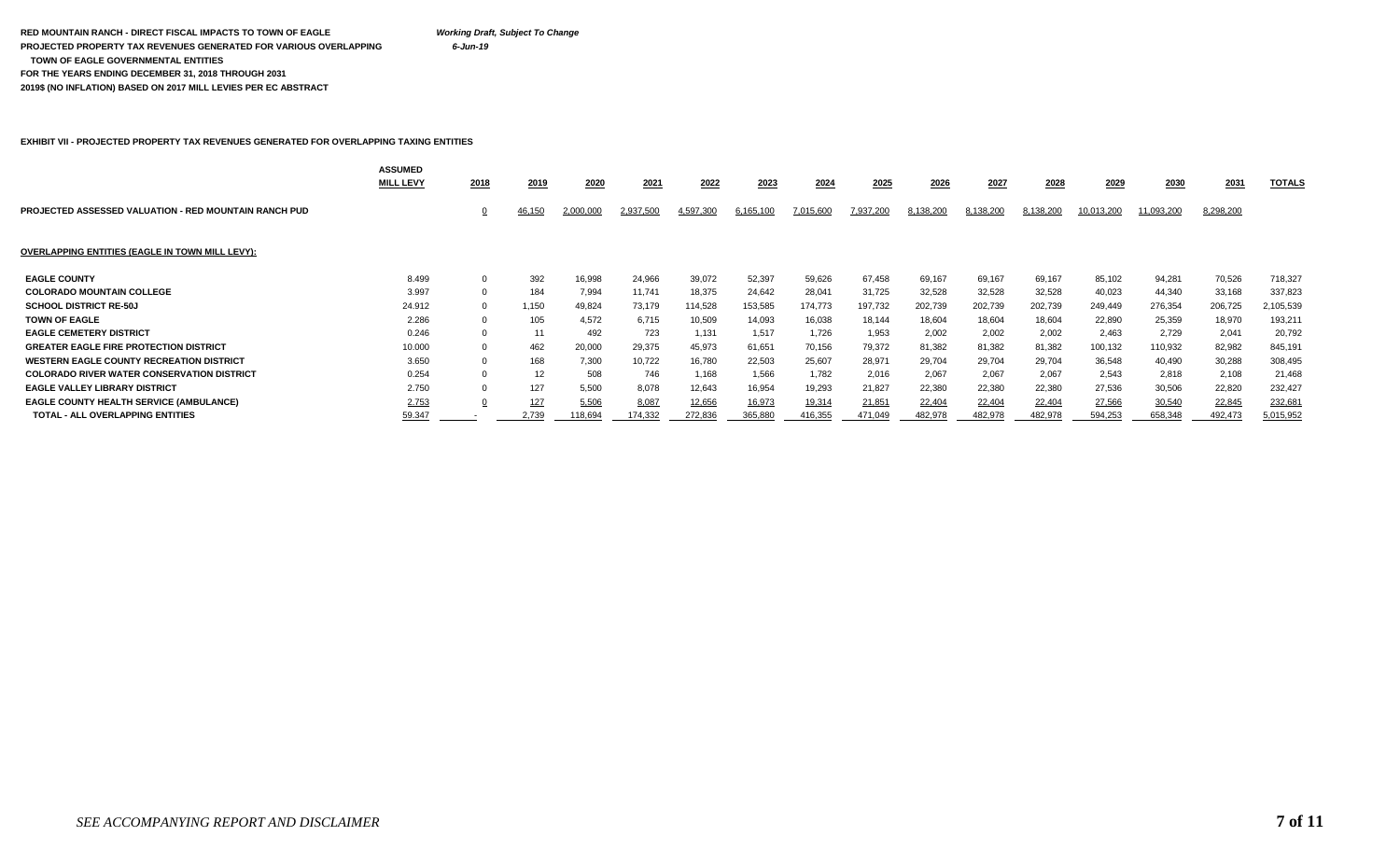#### **SCHEDULE 1**

#### **RED MOUNTAIN RANCH**

### **PROJECTED ASSESSED VALUATION - BUILDOUT & LOT SALES** *Working Draft, Subject To Change* **FOR THE YEARS ENDING DECEMBER 31, 2018 THROUGH 2029** *6-Jun-19*

#### **2019\$ (Uninflated)**

| BUILDOUT - INCLUDES UNIT LOT VALUES AS SHOWN BELOW:           |               |             |                   |                  |                |                  |                |                |                |                |                  |                |                |             |                  |                |                |
|---------------------------------------------------------------|---------------|-------------|-------------------|------------------|----------------|------------------|----------------|----------------|----------------|----------------|------------------|----------------|----------------|-------------|------------------|----------------|----------------|
|                                                               | Estimated     | Average     | Total             |                  |                |                  |                |                |                |                |                  |                |                |             |                  |                |                |
|                                                               | <b>Number</b> | Per Unit    | <b>Gross Unit</b> |                  |                |                  |                |                |                |                |                  |                |                |             |                  |                |                |
| <b>Description of Unit</b>                                    | of Units      | Price       | Volume            |                  | 2018           | 2019             | 2020           | 2021           | 2022           | 2023           | <u>2024</u>      | 2025           | 2026           | 2027        | 2028             | 2029           | <b>TOTAL</b>   |
| Planning Area 2 The Farm 2 Bedroom Units                      | 10            | 400,000     | 4,000,000         |                  | 0              | $\Omega$         | $\mathbf 0$    | $\Omega$       | $\mathbf 0$    | 5              | 5                | $\mathbf 0$    | $\mathbf 0$    | $\mathbf 0$ | $\overline{0}$   | $\mathbf 0$    | 10             |
| Planning Area 1 Condos                                        | 48            | 400,000     | 19,200,000        |                  | 0              | $\Omega$         | 12             | 12             | 12             | 12             | $\Omega$         | $\Omega$       | $\mathbf 0$    | $\Omega$    | $\Omega$         | $\Omega$       | 48             |
| Planning Area 1 four and six plex                             | 22            | 450,000     | 9,900,000         |                  | $\Omega$       | $\Omega$         | 7              | $\overline{7}$ | 8              | $\Omega$       | $\Omega$         | $\Omega$       | $\Omega$       | $\Omega$    | $\Omega$         | $\Omega$       | 22             |
| Planning Area 1 Town Homes                                    | 10            | 550,000     | 5,500,000         |                  | $\Omega$       | $\Omega$         | $\Omega$       | 5              | 5              | $\Omega$       | $\Omega$         | $\Omega$       | $\Omega$       | $\Omega$    | $\Omega$         | $\Omega$       | 10             |
| Planning Area 1 Duplex                                        | 8             | 650,000     | 5,200,000         |                  | $\Omega$       | $\Omega$         | 4              | $\overline{4}$ | $\Omega$       | $\Omega$       | $\Omega$         | $\Omega$       | $\mathbf 0$    | $\Omega$    | $\Omega$         | $\Omega$       | 8              |
| Planning Area 1 Single Family                                 | 9             | 825,000     | 7,425,000         |                  | $\Omega$       | $\Omega$         | 3              | 3              | 3              | $\Omega$       | $\Omega$         | $\Omega$       | $\Omega$       | $\Omega$    | $\Omega$         | $\mathbf 0$    | 9              |
| Planning Area 4 Single Family                                 | 20            | 1,500,000   | 30,000,000        |                  | 0              | $\Omega$         | $\Omega$       | $\Omega$       | $\Omega$       | $\Omega$       | $\mathbf 0$      | $\Omega$       | $\mathbf 0$    | $\Omega$    | 10               | 10             | 20             |
| Planning Area 5 Single Family                                 | 10            | 1,500,000   | 15,000,000        |                  | $\Omega$       | $\Omega$         | 2              | $\overline{2}$ | $\overline{2}$ | $\overline{2}$ | $\overline{2}$   | $\Omega$       | $\Omega$       | $\Omega$    | $\Omega$         | $\Omega$       | 10             |
| Planning Area 6 Single Family                                 | 10            | 1,500,000   | 15,000,000        |                  | $\Omega$       | $\Omega$         | $\overline{c}$ | $\overline{2}$ | $\overline{2}$ | $\overline{2}$ | $\overline{2}$   | $\Omega$       | $\Omega$       | $\Omega$    | $\Omega$         | $\Omega$       | 10             |
| Planning Area 7 Single Family                                 |               | $\Omega$    | $\Omega$          |                  | $\Omega$       | $\Omega$         | $\Omega$       | $\Omega$       | $\Omega$       | $\Omega$       | $\Omega$         | $\Omega$       | -1             | $\Omega$    | $\Omega$         | $\Omega$       | $\overline{1}$ |
| Walking Mountains Employee Housing                            | 6             | $\mathbf 0$ | C                 |                  | 0              | $\Omega$         | 0              | 0              | $\Omega$       | $\Omega$       | $\boldsymbol{0}$ | 0              | 0              | 0           | 6                | 0              | 6              |
| <b>Total Project</b>                                          | 154           | 722,240     | 111,225,000       |                  | 0              | 0                | $\frac{30}{5}$ | 35             | $\frac{32}{5}$ | 21             | 9                | 0              | $\mathbf{1}$   | $\mathbf 0$ | 16               | 10             | 154            |
|                                                               |               |             |                   |                  | 0              | 0                | 30             | 65             | 97             | 118            | 127              | 127            | 128            | 128         | 144              | 154            | 154            |
| Commercial Sq. Ft.                                            | Sq. Ft.       |             |                   |                  |                |                  |                |                |                |                |                  |                |                |             |                  |                |                |
| Restaurant/Market                                             | 10,000        | 100         | 1,000,000         |                  | $\mathbf 0$    | $\mathbf 0$      | 10,000         | $\Omega$       | $\Omega$       | $\Omega$       | $\overline{0}$   | $\Omega$       | $\mathbf 0$    | $\Omega$    | $\mathbf 0$      | $\mathbf 0$    | 10,000         |
| <b>Walking Mountains</b>                                      | 5,000         | 0           | C                 |                  | 0              | 0                | 0              | 0              | 0              | 0              | 5,000            | 0              | 0              | 0           | $\boldsymbol{0}$ | $\overline{0}$ | 5,000          |
|                                                               |               |             | 1,000,000         |                  |                |                  |                |                |                |                |                  |                |                |             |                  |                |                |
| Total Value - Entire Project                                  |               |             | 112,225,000       |                  |                |                  |                |                |                |                |                  |                |                |             |                  |                |                |
| Source: Red Mountain Ranch Development Team                   |               |             |                   |                  |                |                  |                |                |                |                |                  |                |                |             |                  |                |                |
| <b>Estimated Actual Value of Residential</b>                  |               |             |                   |                  |                |                  |                |                |                |                |                  |                |                |             |                  |                |                |
| Planning Area 2 The Farm 2 Bedroom Units                      |               |             |                   |                  | 0              | 0                | $\mathbf 0$    | $\mathbf 0$    | 0              | 2,000,000      | 2,000,000        | $\mathbf 0$    | $\mathbf 0$    | 0           | $\mathbf 0$      | $\mathbf 0$    | 4,000,000      |
| Planning Area 1 Condos                                        |               |             |                   |                  | $\Omega$       | $\Omega$         | 4,800,000      | 4,800,000      | 4,800,000      | 4,800,000      | $\mathbf 0$      | $\Omega$       | $\Omega$       | $\Omega$    | $\mathbf 0$      | $\mathbf 0$    | 19,200,000     |
| Planning Area 1 four and six plex                             |               |             |                   |                  | 0              | $\mathbf 0$      | 3,150,000      | 3,150,000      | 3,600,000      | $\Omega$       | $\mathbf 0$      | $\Omega$       | $\mathbf 0$    | $\Omega$    | $\mathbf 0$      | $\mathbf 0$    | 9,900,000      |
| Planning Area 1 Town Homes                                    |               |             |                   |                  | $\Omega$       | $\Omega$         | $\mathbf 0$    | 2,750,000      | 2,750,000      | $\Omega$       | $\Omega$         | $\Omega$       | $\Omega$       | $\Omega$    | $\Omega$         | $\mathbf 0$    | 5,500,000      |
| Planning Area 1 Duplex                                        |               |             |                   |                  | $\Omega$       | $\mathbf 0$      | 2,600,000      | 2,600,000      | $\Omega$       | $\Omega$       | $\Omega$         | $\Omega$       | $\Omega$       | $\Omega$    | $\Omega$         | $\Omega$       | 5,200,000      |
| Planning Area 1 Single Family                                 |               |             |                   |                  | $\Omega$       | $\Omega$         | 2,475,000      | 2,475,000      | 2,475,000      | $\Omega$       | $\Omega$         | $\Omega$       | $\Omega$       | $\Omega$    | $\Omega$         | $\Omega$       | 7,425,000      |
| Planning Area 4 Single Family                                 |               |             |                   |                  | $\Omega$       | $\Omega$         | $\Omega$       | $\Omega$       | $\Omega$       | $\Omega$       | $\Omega$         | $\Omega$       | $\Omega$       | $\Omega$    | 15,000,000       | 15,000,000     | 30,000,000     |
| Planning Area 5 Single Family                                 |               |             |                   |                  | $\Omega$       | $\Omega$         | 3,000,000      | 3,000,000      | 3,000,000      | 3,000,000      | 3,000,000        | $\Omega$       | $\Omega$       | $\Omega$    | $\mathbf 0$      | $\Omega$       | 15,000,000     |
| Planning Area 6 Single Family                                 |               |             |                   |                  | $\Omega$       | $\Omega$         | 3,000,000      | 3,000,000      | 3,000,000      | 3,000,000      | 3,000,000        | $\Omega$       | $\Omega$       | $\Omega$    | $\mathbf 0$      | $\mathbf 0$    | 15,000,000     |
| Planning Area 7 Single Family                                 |               |             |                   |                  | $\Omega$       | $\Omega$         | $\mathbf 0$    | $\mathbf 0$    | $\mathbf 0$    | $\Omega$       | $\Omega$         | $\Omega$       | $\Omega$       | $\Omega$    | $\Omega$         | $\mathbf 0$    | $\Omega$       |
| Walking Mountains Employee Housing (exempt)                   |               |             |                   |                  | $\overline{0}$ | $\mathbf 0$      | 0              | $\mathbf 0$    | $\overline{0}$ | 0              | $\overline{0}$   | 0              | $\overline{0}$ | 0           | $\mathbf 0$      | $\overline{0}$ | $\mathbf 0$    |
| Total Incremental Estimate Actual Value of Residential        |               |             |                   |                  | $\overline{0}$ | $\overline{0}$   | 19,025,000     | 21,775,000     | 19,625,000     | 12,800,000     | 8,000,000        | $\mathbf 0$    | 0              | 0           | 15,000,000       | 15,000,000     | 111,225,000    |
| <b>Total Cumulative Estimate Actual Value of Residential</b>  |               |             |                   |                  | $\overline{0}$ | 0                | 19,025,000     | 40,800,000     | 60,425,000     | 73,225,000     | 81,225,000       | 81,225,000     | 81,225,000     | 81,225,000  | 96,225,000       | 111,225,000    | 111,225,000    |
| <b>Estimated Actual Value of Commercial</b>                   |               |             |                   |                  |                |                  |                |                |                |                |                  |                |                |             |                  |                |                |
| Restaurant/Market                                             |               |             |                   |                  | $\Omega$       | $\Omega$         | 1,000,000      | $\Omega$       | 0              | $\Omega$       | $\Omega$         | $\Omega$       | $\Omega$       | $\Omega$    | $\Omega$         | $\Omega$       | 1,000,000      |
| <b>Walking Mountains (exempt)</b>                             |               |             |                   |                  | $\overline{0}$ | 0                | $\overline{0}$ | $\overline{0}$ | $\overline{0}$ | 0              | $\overline{0}$   | $\overline{0}$ | $\Omega$       | $\Omega$    | $\overline{0}$   | $\overline{0}$ | $\overline{0}$ |
| <b>Total Incremental Estimate Actual Value of Commercial</b>  |               |             |                   |                  | $\overline{0}$ | $\overline{0}$   | 1,000,000      | 0              | 0              | 0              | 0                | 0              | $\overline{0}$ | $\Omega$    | $\overline{0}$   | $\overline{0}$ | 1,000,000      |
| <b>Total Cumulativel Estimate Actual Value of Commercial</b>  |               |             |                   |                  | 0              | $\mathbf 0$      | 1,000,000      | 1,000,000      | 1,000,000      | 1,000,000      | 1,000,000        | 1,000,000      | 1,000,000      | 1,000,000   | 1,000,000        | 1,000,000      | 1,000,000      |
|                                                               |               |             |                   |                  |                |                  |                |                |                |                |                  |                |                |             |                  |                |                |
| <b>Estimate Assessed Value (Cumulative)</b>                   |               |             |                   |                  |                |                  |                |                |                |                |                  |                |                |             |                  |                |                |
| Estimated Assessed Value Of Vacant Land @ 29%                 |               |             |                   | 46,150           | 2,000,000      | 2,937,500        | 2,937,500      | 2,937,500      | 2,375,000      | 2,375,000      | 2,000,000        | 2,000,000      | 2,000,000      | 3,875,000   | 3,875,000        | $\overline{0}$ | 0              |
| Estimated Assessed Value Of Residential Product @ 7.2%        |               |             |                   | $\boldsymbol{0}$ | 0              | $\boldsymbol{0}$ | 1,369,800      | 2,937,600      | 4,350,600      | 5,272,200      | 5,848,200        | 5,848,200      | 5,848,200      | 5,848,200   | 6,928,200        | 8,008,200      | 8,008,200      |
| Estimated Assessed Value Of Commercial Property @ 29%         |               |             |                   | 0                | $\mathbf 0$    | $\Omega$         | 290,000        | 290,000        | 290,000        | 290,000        | 290,000          | 290,000        | 290,000        | 290,000     | 290,000          | 290,000        | 290,000        |
| Total Estimated Assessed Value Of Vacant Land, Comm. & Resid. |               |             |                   | 46,150           | 2,000,000      | 2,937,500        | 4,597,300      | 6,165,100      | 7,015,600      | 7,937,200      | 8,138,200        | 8,138,200      | 8,138,200      | 10,013,200  | 1,093,200        | 8,298,200      | 8,298,200      |
|                                                               |               |             |                   |                  |                |                  |                |                |                |                |                  |                |                |             |                  |                |                |
| <b>TOE Mill Levy</b><br>2.424                                 |               |             |                   | 112              | 4,848          | 7,121            | 11,144         | 14,944         | 17,006         | 19,240         | 19,727           | 19,727         | 19,727         | 24,272      | 26,890           | 20,115         |                |
| Year Assessed Valuation Certified                             |               |             |                   | 2018             | 2019           | 2020             | 2021           | 2022           | 2023           | 2024           | 2025             | 2026           | 2027           | 2028        | 2029             | 2030           |                |
| <b>Year Taxes Received</b>                                    |               |             |                   | 2019             | 2020           | 2021             | 2022           | 2023           | 2024           | 2025           | 2026             | 2027           | 2028           | 2029        | 2030             | 2031           |                |

### *SEE ACCOMPANYING REPORT AND DISCLAIMER* **8 of 11**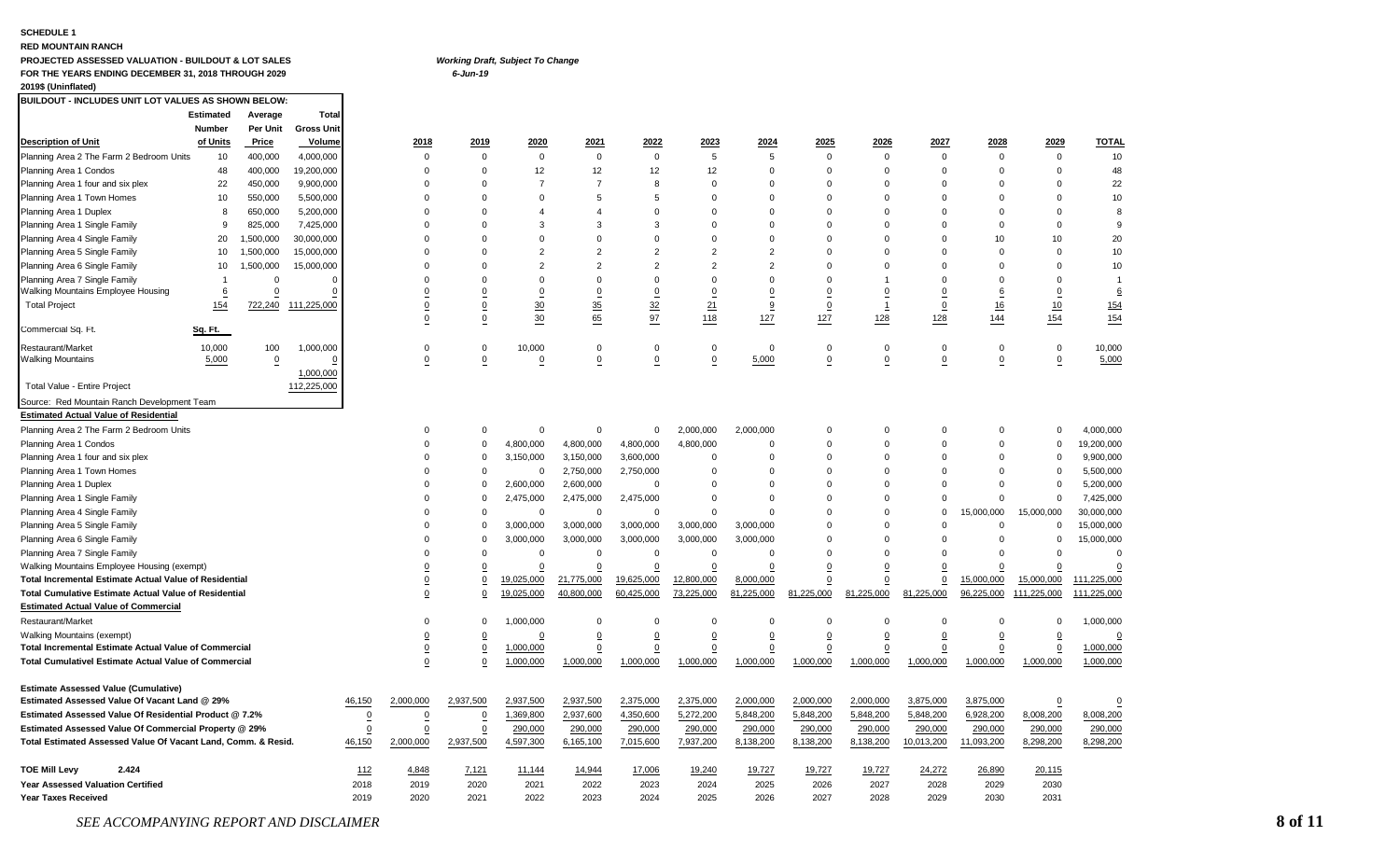| RED MOUNTAIN RANCH - DIRECT FISCAL IMPACTS TO TOWN OF EAGLE<br>PROJECTED TOWN OF EAGLE 4.5% SALES AND USE TAXES<br>FOR THE YEARS ENDING DECEMBER 31, 2018 THROUGH 2032<br>2019\$ (Uninflated) |                         | $6$ -Jun-19    | <b>Working Draft, Subject To Change</b> |                |                |                |                |                |                |                |                |                |                |                |                |                |
|-----------------------------------------------------------------------------------------------------------------------------------------------------------------------------------------------|-------------------------|----------------|-----------------------------------------|----------------|----------------|----------------|----------------|----------------|----------------|----------------|----------------|----------------|----------------|----------------|----------------|----------------|
|                                                                                                                                                                                               | 2018                    | 2019           | 2020                                    | 2021           | 2022           | 2023           | 2024           | <u> 2025</u>   | 2026           | 2027           | 2028           | 2029           | 2030           | 2031           | 2032           | <b>TOTALS</b>  |
| Projected Cumulative Households Completed (Occupied 1 year after completion)                                                                                                                  | $\overline{0}$          | $\overline{0}$ | $\Omega$                                | 30             | 65             | 97             | 118            | 127            | 127            | 128            | 128            | 144            | 154            | 154            | 154            | 154            |
| <b>Projected Households:</b>                                                                                                                                                                  |                         |                |                                         |                |                |                |                |                |                |                |                |                |                |                |                |                |
| Assumed Average Number of Residents per Household                                                                                                                                             | 2.81                    | 2.81           | <u>2.81</u>                             | 2.81           | 2.81           | <u>2.81</u>    | 2.81           | 2.81           | 2.81           | 2.81           | <u>2.81</u>    | 2.81           | 2.81           | 2.81           | 2.81           |                |
| Assumed Number of Residents                                                                                                                                                                   | $\Omega$                | $\overline{0}$ | $\Omega$                                | 84             | 183            | 273            | 332            | 357            | 357            | 360            | 360            | 405            | 433            | 433            | 433            | 433            |
| Allocation of Types of Households:                                                                                                                                                            |                         |                |                                         |                |                |                |                |                |                |                |                |                |                |                |                |                |
| Assumed Percentage of Households Occupied for Full Year                                                                                                                                       | 90.00%                  | 90.00%         | 90.00%                                  | 90.00%         | 90.00%         | 90.00%         | 90.00%         | 90.00%         | 90.00%         | 90.00%         | 90.00%         | 90.00%         | 90.00%         | 90.00%         | 90.00%         |                |
| Assumed Percentage of Households Occupied for Half Year                                                                                                                                       | 7.00%                   | 7.00%          | 7.00%                                   | 7.00%          | 7.00%          | 7.00%          | 7.00%          | 7.00%          | 7.00%          | 7.00%          | 7.00%          | 7.00%          | 7.00%          | 7.00%          | 7.00%          |                |
| Assumed Percentage of Households Occupied for One Month                                                                                                                                       | 3.00%                   | 3.00%          | 3.00%                                   | 3.00%          | 3.00%          | 3.00%          | 3.00%          | 3.00%          | 3.00%          | 3.00%          | 3.00%          | 3.00%          | 3.00%          | 3.00%          | 3.00%          |                |
| Assumed Number of Households Occupied for Full Year                                                                                                                                           | 0                       | 0              | $\overline{0}$                          | 27             | 59             | 87             | <u>106</u>     | 114            | <u>114</u>     | <u>115</u>     | 115            | 130            | 139            | 139            | 139            | <u>139</u>     |
| Assumed Number of Households Occupied for Half Year                                                                                                                                           | $\overline{0}$          | $\overline{0}$ | $\Omega$                                | $\overline{2}$ | $\overline{5}$ | $\mathbf{Z}$   | 8              | 9              | 9              | 9              | 9              | 10             | 11             | 11             | 11             | 11             |
| Assumed Number of Households Occupied for One Month                                                                                                                                           | $\overline{0}$          | 0              | 0                                       | $\overline{1}$ | $\overline{2}$ | $\overline{3}$ | $\overline{4}$ | $\overline{4}$ | $\overline{4}$ | $\overline{4}$ | $\overline{4}$ | $\overline{4}$ | $\overline{5}$ | $\overline{5}$ | $\overline{5}$ | $\overline{5}$ |
| Assumed Total Number of Households                                                                                                                                                            | $\overline{0}$          | $\overline{0}$ | $\overline{0}$                          | 30             | 65             | 97             | <u>118</u>     | 127            | 127            | 128            | 128            | 144            | <u>154</u>     | 154            | <u>154</u>     | <u>154</u>     |
| Assumed Total Number of Full Year Equiv. Households                                                                                                                                           | 0                       | 0              | $\Omega$                                | 28             | 61             | 91             | 111            | 119            | 119            | 120            | 120            | 135            | 144            | <u>144</u>     | 144            | <u>144</u>     |
| Projected Town of Eagle Taxable Sales Generated From Groceries/Residential Utilities/Other (liquor, sundries, hardware and materials, clothing, gifts, restaurants, etc.):                    |                         |                |                                         |                |                |                |                |                |                |                |                |                |                |                |                |                |
| Assumed Annual Taxable Sales for Households Occupied for Full Year (1)                                                                                                                        | 20,098                  | 20,098         | 20,098                                  | 20,098         | 20,098         | 20,098         | 20,098         | 20,098         | 20,098         | 20,098         | 20,098         | 20,098         | 20,098         | 20,098         | 20,098         |                |
| Assumed Annual Taxable Sales for Households Occupied for Half Year                                                                                                                            | 10,049                  | 10,049         | 10,049                                  | 10,049         | 10,049         | 10,049         | 10,049         | 10,049         | 10,049         | 10,049         | 10,049         | 10,049         | 10,049         | 10,049         | 10,049         |                |
| Assumed Annual Taxable Sales for Households Occupied for One Year                                                                                                                             | 1,675                   | 1,675          | 1,675                                   | 1,675          | 1,675          | 1,675          | 1,675          | 1,675          | 1,675          | 1,675          | 1,675          | 1,675          | 1,675          | 1,675          | 1,675          |                |
| Projected Annual Taxable Sales Generated From Groceries/Residential Utilities/Other (liquor, sundries, hardware and materials, clothing, gifts, etc.):                                        |                         |                |                                         |                |                |                |                |                |                |                |                |                |                |                |                |                |
| Projected Annual Taxable Sales for Households Occupied for Full Year                                                                                                                          | $\Omega$                | $\Omega$       | $\Omega$                                | 542,646        | 1,175,733      | 1,754,555      | 2,134,408      | 2,297,201      | 2,297,201      | 2,315,290      | 2,315,290      | 2,604,701      | 2,785,583      | 2,785,583      | 2,785,583      | 25,793,773     |
| Projected Annual Taxable Sales for Households Occupied for Half Year                                                                                                                          | $\Omega$                | $\mathbf 0$    | $\Omega$                                | 21,103         | 45,723         | 68,233         | 83,005         | 89,336         | 89,336         | 90,039         | 90,039         | 101,294        | 108,328        | 108,328        | 108,328        | 1,003,091      |
| Projected Annual Taxable Sales for Households Occupied for One Year                                                                                                                           | $\overline{0}$          | $\overline{0}$ | $\overline{0}$                          | 1,507          | 3,266          | 4,874          | 5,929          | 6,381          | 6,381          | 6,431          | 6,431          | 7,235          | 7,738          | 7,738          | 7,738          | 71,649         |
| Projected Annual Sales from All Households - (Groceries/Utilities/Other)                                                                                                                      | $\overline{0}$          | $\overline{0}$ | 0                                       | 565,256        | 1,224,722      | 1,827,662      | 2,223,341      | 2,392,918      | 2,392,918      | 2,411,760      | 2,411,760      | 2,713,230      | 2,901,649      | 2,901,649      | 2,901,649      | 26,868,514     |
| Projected 4.5% Town of Eagle Sales Tax Revenues from Groceries/Utilities/Other:                                                                                                               |                         |                |                                         |                |                |                |                |                |                |                |                |                |                |                |                |                |
| Projected 4.5% Sales Tax Revenues for Households Occupied for Full Year                                                                                                                       | $\Omega$                | $\Omega$       | $\Omega$                                | 24,419         | 52,908         | 78,955         | 96,048         | 103,374        | 103,374        | 104,188        | 104,188        | 117,212        | 125,351        | 125,351        | 125,351        | 1,160,720      |
| Projected 4.5% Sales Tax Revenues for Households Occupied for Half Year                                                                                                                       | $\Omega$                | $\Omega$       | $\mathbf{0}$                            | 950            | 2,058          | 3,070          | 3,735          | 4,020          | 4,020          | 4,052          | 4,052          | 4,558          | 4,875          | 4,875          | 4,875          | 45,139         |
| Projected 4.5% Sales Tax Revenues Households Occupied for One Year                                                                                                                            | $\overline{0}$          | $\overline{0}$ | $\overline{0}$                          | 68             | 147            | 219            | 267            | 287            | 287            | 289            | 289            | 326            | 348            | 348            | 348            | 3,224          |
| Projected 4.5% Sales Tax Revenues from Groc./Util./Other - All Residents                                                                                                                      | 0                       | 0              | $\overline{0}$                          | 25,437         | 55,112         | 82,245         | 100,050        | 107,681        | 107,681        | 108,529        | 108,529        | 122,095        | 130,574        | 130,574        | 130,574        | 1,209,083      |
| Projected 4.0% Sales Tax Revenues from Red Mountian Ranch to General Fund                                                                                                                     | $\overline{\mathbf{0}}$ | 0              | $\overline{\mathbf{0}}$                 | 22,610         | 48,989         | 73,106         | 88,934         | 95,717         | 95,717         | 96,470         | 96,470         | 108,529        | 116,066        | 116,066        | 116,066        | 1,074,741      |
| Projected .5% Sales Tax Revenues from Red Mountain Ranch to Sales Tax Capital In                                                                                                              | 0                       | 0              | 0                                       | 2,826          | 6,124          | 9,138          | 11,117         | 11,965         | 11,965         | 12,059         | 12,059         | 13,566         | 14,508         | 14,508         | 14,508         | 134,343        |
| Projected 4% Town of Eagle Use Tax Revenues from Construction Materials:                                                                                                                      |                         |                |                                         |                |                |                |                |                |                |                |                |                |                |                |                |                |
| Projected Building Permit Value @ \$722,240 Average Bldg. Permit                                                                                                                              | $\overline{0}$          | 0              | 667,200                                 | 25,278,400     | 23,111,680     | 15,167,040     | 6,500,160      | $\overline{0}$ | 722,240        | 0              | 11,555,840     | 7,222,400      | <u>0</u>       | 0              | 0              | 111,224,960    |
| Assumed Cost of Construction Materials @ 50% of Bldg. Permit Value                                                                                                                            | 0                       | 0              | 0,833,600                               | 12,639,200     | 11,555,840     | 7,583,520      | 3,250,080      | $\mathbf 0$    | 361,120        | 0              | 5,777,920      | 3,611,200      | 0              | 0              | 0              | 55,612,480     |
| Projected Non-Residential Value Constructed                                                                                                                                                   | $\overline{0}$          | $\overline{0}$ | 1,000,000                               | $\overline{0}$ | $\overline{0}$ | 0              | 500,000        | $\overline{0}$ | 0              | $\overline{0}$ | 0              | 1,500,000      | $\overline{0}$ | 0              | $\overline{0}$ | 3,000,000      |
| Assumed Cost of Construction Materials - Commercial @ 33%                                                                                                                                     | 0                       | $\overline{0}$ | 330,000                                 | $\overline{0}$ | 0              | 0              | 165,000        |                |                | 0              | $\overline{0}$ | 495,000        | 0              |                | $\overline{0}$ | 990,000        |
| Projected 4% Use Tax Construction Materials - Residential                                                                                                                                     | $\overline{0}$          | $\overline{0}$ | 433,344                                 | 505,568        | 462,234        | 303,341        | 130,003        | $\overline{0}$ | 14,445         | $\Omega$       | 231,117        | 144,448        | 0              | 0              | 0              | 2,224,499      |
| Projected 4% Use Tax Construction Materials - Non-Residential                                                                                                                                 | $\overline{0}$          | $\overline{0}$ | 13,200                                  | $\overline{0}$ | $\mathbf 0$    | $\mathbf 0$    | 6,600          | 0              | 0              | $\overline{0}$ | $\overline{0}$ | 19,800         | 0              | 0              | 0              | 39,600         |
| Projected 4% Use Tax Revenues from Construction Materials                                                                                                                                     | $\mathbf 0$             | $\mathbf 0$    | 446,544                                 | 505,568        | 462,234        | 303,341        | 136,603        | $\mathbf 0$    | 14,445         | $\mathbf 0$    | 231,117        | 164,248        | 0              | 0              | 0              | 2,264,099      |

Note 1: The \$20,098 per household expenditure was estimated as follows: \$92,452,289 budgeted year 2018 taxable sales divided by 2,300 current Town of Eagle households = \$40,197 per household divided by two = \$20,098 sales

SCHEDULE 2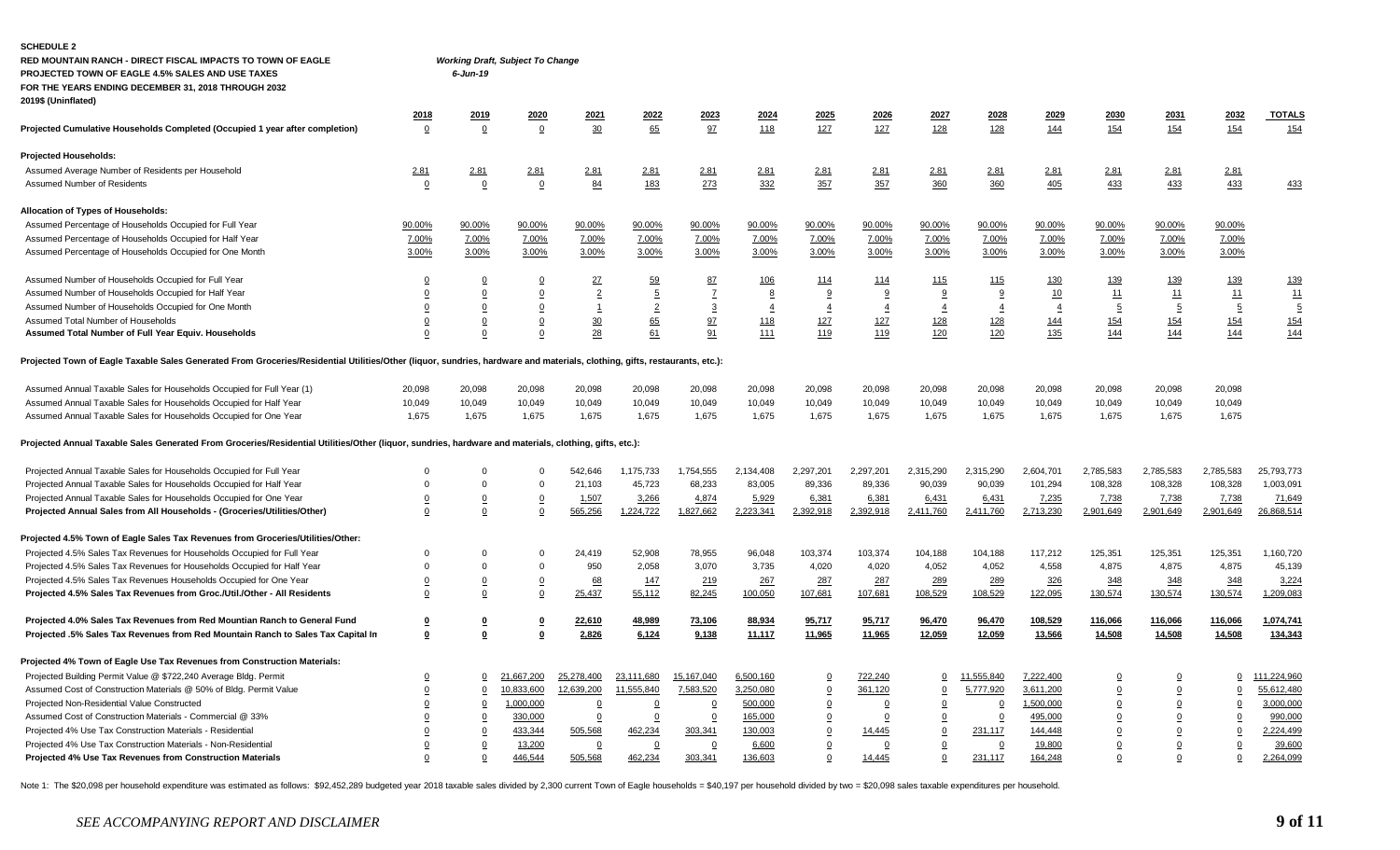#### **SCHEDULE 3**

**PROJECTED FIRE IMPACT FEES**

**RED MOUNTAIN RANCH - DIRECT FISCAL IMPACTS TO TOWN OF EAGLE PROJECTED WATER AND SEWER TAP FEE AND USER FEE REVENUES** *Working Draft, Subject To Change* **PROJECTED STREET IMPROVEMENT FEE REVENUES** *6-Jun-19*

**FOR THE YEARS ENDING DECEMBER 31, 2018 THROUGH 2032**

| 2019\$ (NO INFLATION) BASED ON 2017 MILL LEVIES PER EC ABSTRACT            |                |                |                  |                |                |                |                         |                |                |                         |                |                |                |             |                |                |
|----------------------------------------------------------------------------|----------------|----------------|------------------|----------------|----------------|----------------|-------------------------|----------------|----------------|-------------------------|----------------|----------------|----------------|-------------|----------------|----------------|
|                                                                            | 2018           | 2019           | 2020             | 2021           | 2022           | 2023           | 2024                    | 2025           | 2026           | 2027                    | 2028           | 2029           | 2030           | 2031        | 2032           | <b>TOTALS</b>  |
| Projected incremental Number of Homes Online for Water and Sewer           | $\mathbf 0$    | $\overline{0}$ | 30               | 35             | 32             | 21             | 9                       | $\Omega$       | $\Omega$       | $\overline{0}$          | <u>16</u>      | <u>10</u>      | $\overline{0}$ |             |                | 153            |
| Projected Number Commercial SFE's (6,000 -8,000SF = 1 EQR)                 | 0              | $\overline{0}$ | $\overline{2}$   | $\overline{0}$ | $\overline{0}$ | $\Omega$       | $\overline{\mathbf{1}}$ | $\overline{0}$ | $\Omega$       | $\overline{0}$          | 0              | $\overline{0}$ | $\Omega$       |             | $\overline{0}$ | $\overline{3}$ |
| Projec. Number of Incremental Homes/Comm EQR's on Line for Full Year       | $\overline{0}$ | $\overline{0}$ | $\underline{32}$ | 35             | 32             | 21             | <u>10</u>               | $\overline{0}$ | $\overline{0}$ | $\overline{0}$          | <u>16</u>      | <u>10</u>      | $\Omega$       |             | $\mathbf 0$    | <u>156</u>     |
| Projected Number of Cumulative Residential/Commercial EQR's                | 0              | 0              | 32               | 67             | 99             | 120            | 130                     | 130            | 130            | 130                     | 146            | 156            | 156            | 156         | 156            | 156            |
| Projected Water Plant Investment Fee Revenues:                             |                |                |                  |                |                |                |                         |                |                |                         |                |                |                |             |                |                |
| Assumed Average Rate per EQR per Town of Eagle                             | 8,050          | 9,258          | 10,462           | 11,822         | 13,358         | 13,759         | 14,172                  | 14,597         | 15,035         | 15,486                  | 15,951         | 16,429         | 16,922         | 17,430      | 17,952         |                |
| <b>Total Projected Water Plant Investment Fee Revenues</b>                 | $\overline{0}$ | $\mathbf 0$    | 331,282          | 413,754        | 427,467        | 288,941        | 139,357                 | $\mathbf 0$    | $\overline{0}$ | $\Omega$                | 255,209        | 164,291        | $\mathbf 0$    | $\mathbf 0$ | $\Omega$       | 2,020,300      |
| Projected Sewer Plant Investment Fee Revenues:                             |                |                |                  |                |                |                |                         |                |                |                         |                |                |                |             |                |                |
| Assumed Average Rate per EQR of Eagle (0% annual increases)                | 10,000         | 10,000         | 10,000           | 10,000         | 10,000         | 10,000         | 10,000                  | 10,000         | 10,000         | 10,000                  | 10,000         | 10,000         | 10,000         | 10,000      | 10,000         |                |
| <b>Total Projected Plant Investment Fee Revenues</b>                       | $\overline{0}$ | $\mathbf 0$    | 316,667          | 350,000        | 320,000        | 210,000        | 98,333                  | $\mathbf 0$    | $\overline{0}$ | $\Omega$                | 160,000        | 100,000        | $\mathbf 0$    | $\Omega$    | $\Omega$       | 1,555,000      |
| Projected Water User Fee Revenues:                                         |                |                |                  |                |                |                |                         |                |                |                         |                |                |                |             |                |                |
| Assumed Average Annual Rate per EQR (\$35.29/Month/Ave. Base Rate)         | 423.48         | 423.48         | 423.48           | 423.48         | 423.48         | 423.48         | 423.48                  | 423.48         | 423.48         | 423.48                  | 423.48         | 423.48         | 423.48         | 423.48      | 423.48         |                |
| Additional Usage Fee per 0 - 6,000 gallons (3% increases)                  | 1.50           | 1.55           | 1.59             | 1.64           | 1.69           | 1.74           | 1.79                    | 1.84           | 1.90           | 1.96                    | 2.02           | 2.08           | 2.14           | 2.20        | 2.27           |                |
| Additional Annual Usage Fee Revenues at average 3,000 gallons used per EQR | 54.00          | 55.62          | 57.29            | 59.01          | 60.78          | 62.60          | 64.48                   | 66.41          | 68.41          | 70.46                   | 72.57          | 74.75          | 76.99          | 79.30       | 81.68          |                |
| Assumed Average Annual Surcharge per EQR (\$12.50/Month Average Usage)     | 150.00         | 154.50         | 159.14           | 163.91         | 168.83         | 173.89         | 179.11                  | 184.48         | 190.02         | 195.72                  | 201.59         | 207.64         | 213.86         | 220.28      | 226.89         |                |
| <b>Total Projected Water User Fee Revenues</b>                             | $\overline{0}$ | 0              | 20,314           | 43,202         | 64,604         | 79,185         | 86,617                  | 87,570         | 88,552         | 89,564                  | 101,800        | 110,085        | 111,412        | 112,779     | 114,186        | 1,109,870      |
| Projected Sewer User Fee Revenues:                                         |                |                |                  |                |                |                |                         |                |                |                         |                |                |                |             |                |                |
| Assumed Average Annual Rate per EQR (5% increas<br>\$56.36                 | 676            | <u>710</u>     | <u>746</u>       | <u>783</u>     | 822            | 863            | 906                     | 952            | 999            | 1,049                   | 1,102          | 1,157          | 1,215          | 1,275       | 1,339          |                |
| <b>Total Projected Sewer User Fee Revenues</b>                             | $\overline{0}$ | $\mathbf 0$    | $\Omega$         | 24,793         | 54,805         | 85,167         | 108,458                 | 123,239        | 129,401        | 135,871                 | 142,664        | 168,305        | 188,866        | 198,309     | 208,225        | 1,568,102      |
| Projected Street Impact Fee Revenues:                                      |                |                |                  |                |                |                |                         |                |                |                         |                |                |                |             |                |                |
| Assumed Average Rate per DU - Single Family Residential                    | 1,016          | 1,016          | 1,016            | 1,016          | 1,016          | 1,016          | 1,016                   | 1,016          | 1,016          | 1,016                   | 1,016          | 1,016          | 1,016          | 1,016       | 1,016          |                |
| Assumed Average Rate per DU - Mulit Family Family Residential              | 646            | 646            | 646              | 646            | 646            | 646            | 646                     | 646            | 646            | 646                     | 646            | 646            | 646            | 646         | 646            |                |
| Assumed Rate for Restaurant                                                | 3,613          | 3,613          | 3,613            | 3,613          | 3,613          | 3,613          | 3,613                   | 3,613          | 3,613          | 3,613                   | 3,613          | 3,613          | 3,613          | 3,613       | 3,613          |                |
| Assumed Average Rate per 1,000 SF of Commercial                            | 1,016          | 1,016          | 1,016            | 1,016          | 1,016          | 1,016          | 1,016                   | 1,016          | 1,016          | 1,016                   | 1,016          | 1,016          | 1,016          | 1,016       | 1,016          |                |
| Assumed Street Impact Fee Revenues - Single Family Residential             | $\overline{0}$ | $\overline{0}$ | 11,176           | 11,176         | 7,112          | 4,064          | 4,064                   | $\overline{0}$ | 1,016          | $\overline{0}$          | 10,160         | 10,160         | $\overline{0}$ |             | $\mathbf 0$    | 58,928         |
| Assumed Street Impact Fee Revenues - Mulit Family Residential              | $\overline{0}$ | $\overline{0}$ | 12,274           | 15,504         | 16,150         | 10,982         | 3,230                   | $\Omega$       | $\overline{0}$ | $\overline{0}$          | 3,876          | $\overline{0}$ | $\overline{0}$ |             | $\overline{0}$ | 62,016         |
| Assumed Street Impact Fee Revenues - Restaurant                            | 0              | $\overline{0}$ | 36,130           | $\overline{0}$ | $\overline{0}$ | $\overline{0}$ | $\overline{0}$          | $\Omega$       | $\Omega$       | $\overline{0}$          | $\Omega$       | 0              | $\overline{0}$ |             |                | 36,130         |
| Assumed Street Impact Fee Revenues - Commerical                            | $\overline{0}$ | $\overline{0}$ | $\Omega$         | $\overline{0}$ | $\overline{0}$ | $\overline{0}$ | 5,080                   | $\Omega$       | $\Omega$       | $\overline{0}$          | $\overline{0}$ | $\overline{0}$ | $\overline{0}$ |             |                | 5,080          |
| <b>Projected Street Impact Fees</b>                                        | $\mathbf 0$    | $\pmb{0}$      | 59,580           | 26,680         | 23,262         | 15,046         | 12,374                  | $\mathsf 0$    | 1,016          | $\mathbf 0$             | 14,036         | 10,160         | $\mathbf 0$    |             |                | 162,154        |
| Projected Public Safety Impact Fee Revenues:                               |                |                |                  |                |                |                |                         |                |                |                         |                |                |                |             |                |                |
| Assumed Average Rate per DU                                                | 1,319          | 1,319          | 1,319            | 1,319          | 1,319          | 1,319          | 1,319                   | 1,319          | 1,319          | 1,319                   | 1,319          | 1,319          | 1,319          | 1,319       | 1,319          |                |
| Assumed Street Impact Fee Revenues - Single Family Residential             | $\overline{0}$ | $\mathbf 0$    | 39,570           | 46,165         | 42,208         | 27,699         | 11,871                  | $\overline{0}$ | 1,319          | $\overline{\mathbf{0}}$ | 21,104         | 13,190         | $\mathbf 0$    | $\mathbf 0$ | $\mathbf 0$    | 203,126        |
| Projected Fire Impact Fee Revenues:                                        |                |                |                  |                |                |                |                         |                |                |                         |                |                |                |             |                |                |
| Assumed Average Rate per DU - Residential                                  | 806            | 806            | 806              | 806            | 806            | 806            | 806                     | 806            | 806            | 806                     | 806            | <u>806</u>     | 806            | 806         | 806            |                |
| Assumed Average Rate per 1,000 SF - Commercial                             | 711            | 711            | 711              | 711            | 711            | 711            | 711                     | 711            | 711            | 711                     | 711            | 711            | 711            | 711         | <b>711</b>     |                |
| <b>Projected Fire Impact Fee Revenues</b>                                  | $\overline{0}$ | $\mathbf 0$    | 31,304           | 28,224         | 25,805         | 16,934         | 10,814                  | $\overline{0}$ | 806            | $\overline{\mathbf{0}}$ | 12,902         | 8,064          | 0              | 0           | $\mathbf 0$    | 134,854        |
|                                                                            |                |                |                  |                |                |                |                         |                |                |                         |                |                |                |             |                |                |